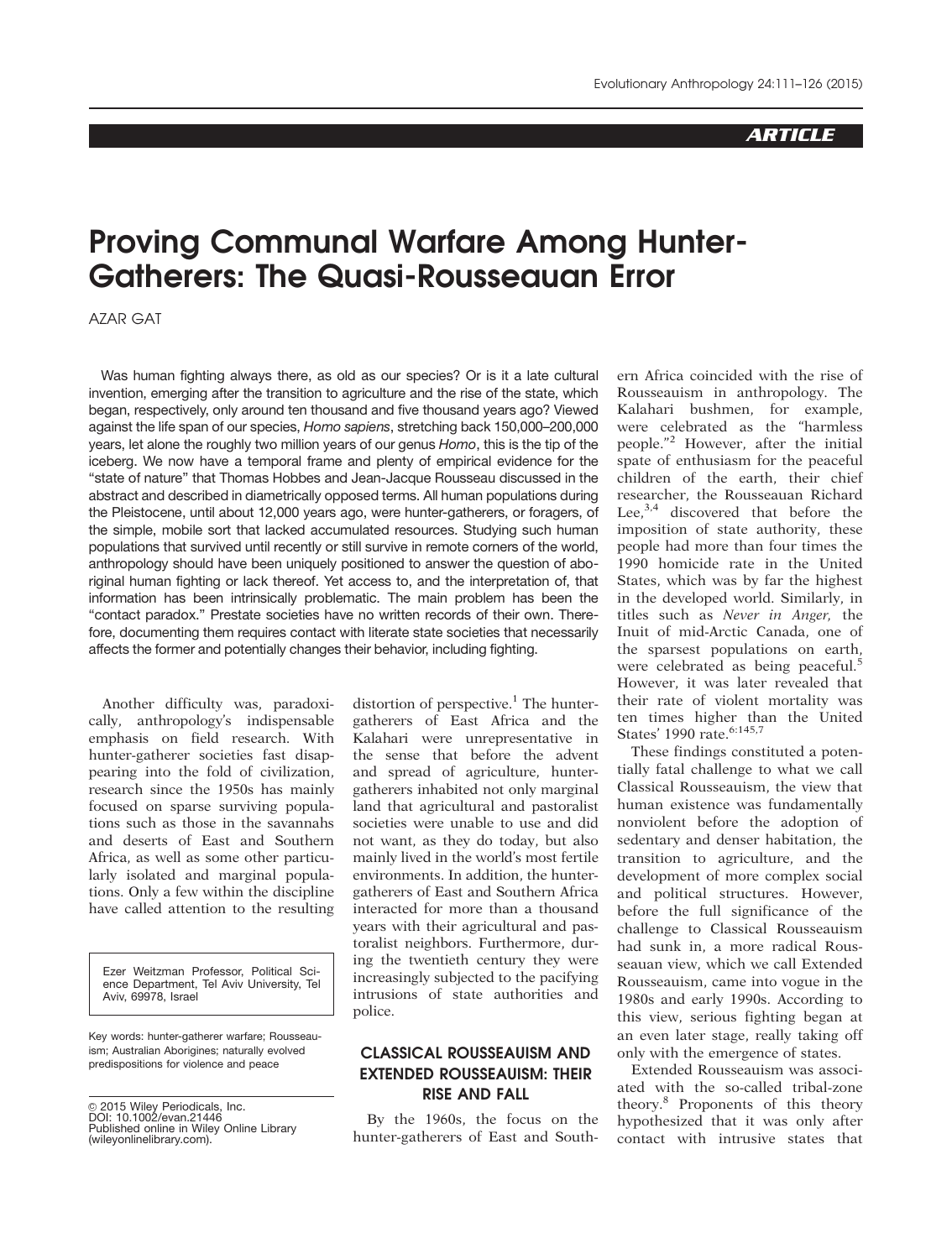tribal structures sprang up and competition and warfare between them rocketed, most notably in parts of the world affected by European exploration and expansion, but also earlier in history. $9-13$  This argument was applied to the vast microcosms of complex hunter-gatherers that survived until recently, or still survive, in the American Northwest, Central America, Amazonia, and Highland New Guinea. In all of these areas, the natives fought ferociously among themselves during and after contact.

Proponents of the tribal-zone theory remained vague about whether contact with state civilizations actually introduced or "invented" warfare among previously nonbelligerent natives or, instead, merely intensified long-existing patterns of warfare. The former was strongly implied and was the undertone or subtext of their argument. At the same time, however, the majority of these scholars in fact recognized, in line with all other research, that warfare in all the above areas had been very old and had long predated contact with states.<sup>10,11,13</sup> Fortified settlements were known to have been archeologically recorded in the American Northwest, for example, for no less than four thousand years.<sup>9,14-20</sup> Body armor made of hide or wood, an unmistakably specialized fighting device, was known to have been extensively used by the natives before the European arrival. Indeed, its use actually declined after contact because it was useless under musket fire.<sup>18,20–26</sup> Thus, given that most of the tribal-zone proponents (with rare exceptions $12$ ) were well aware of the evidence of extensive and vicious warfare before contact with states or civilizations, their point was difficult to rationalize.

The tribal-zone theory's brief moment ended in 1996 with the publication of Lawrence Keeley's War before Civilization: The Myth of the Peaceful Savage.<sup>27</sup> Other wide-ranging studies of the evidence<sup>28–32</sup> arrived at remarkably similar conclusions. They all found that there was widespread violence and warfare among both hunter-gatherers and prestate horticulturalists, which resulted in rates of violent death as high as 25% of adult males and 15% of the adult population. Pinker has drawn wide public attention to these finds.<sup>33</sup>

A similar reversal was almost simultaneously taking place with respect to animal violence. Konrad Lorenz's claim in the  $1960s^{34}$  that fighting between animals of the same species is mostly "ritualistic" and mainly involves display has been refuted by field studies that have found high rates of intraspecific killing throughout nature. This is also true of our closest cousins, the chimpanzees, among which intragroup

there was widespread violence and warfare among both huntergatherers and prestate horticulturalists, which resulted in rates of violent death as high as 25% of adult males and 15% of the adult population

killing, as well as in intergroup fighting and killing to the point of group extermination have been documented.35–40 Recent studies of several communities of chimpanzees<sup>41</sup> have found their violent mortality rates to be: in one community, 20% generally, 24% among males; in another one 36% (generally); and in a third one 16% (generally). Another comprehensive study of six chimpanzee populations has set the median number of violent deaths among them at 271 per 100,000 individuals per year, as compared with 164 per 100,000 per year, which the authors calculated as the average among human hunter-gatherers.<sup>42</sup> The suggestion that the factor that drove chimpanzees to violent killing is the expansion of human settlement (the chimpanzee equivalent of the tribalzone theory) has been persuasively refuted.<sup>43</sup>

In contrast to the chimpanzee, pygmy chimpanzees or bonobos exhibit a semi-idyllic life of free sex and far less violence.<sup>40,44,45</sup> Notably, chimpanzees, with their dominant aggressive male coalitions, resemble the known patterns of aboriginal human social life far more than do bonobos, which are dominated by female alliances. Nonetheless, the bonobo has at least partly kept alive the question of what our human ancestors were like.

Archeology is beset by wellrecognized problems in addressing the antiquity of human fighting. Weapons for fighting before the introduction of metals are practically indistinguishable from hunting implements: stone axes, spears, and arrows. Specialized fighting equipment, such as shields, are made of perishable material — wood and leather — and do not survive. In the wake of Keeley's book, archeological studies of the subject increased substantially, above all with respect to the more sedentary communities of foragers and horticulturalists that proliferated during the Holocene. The prevalence of palisades around settlements has been extensively documented, as have other defensive indications in settlements' nucleation, protected location, and spacing with "no-man's-land" between them. Holocene human remains show widespread traces of violent trauma to crania and forearms (parrying fractures).

The skeletal evidence is particularly striking. While rates of violent trauma varied considerably from place to place, they were exceedingly high in some areas and very high on average. Among the prehistoric hunter-gatherers of coastal Southern California, traces of healed cranial vault fractures range from 15% to nearly 40% among males and around 10% to 20% among females. $46$  These rates are even higher when children of both sexes are factored out. The percentage for males from the earliest period in the sample (6630-4050 BC) is close to 20% (again higher if only adults are counted). Traces of projectile injuries in the skeleton range from around 3% to over 20% in the males and up to 10% among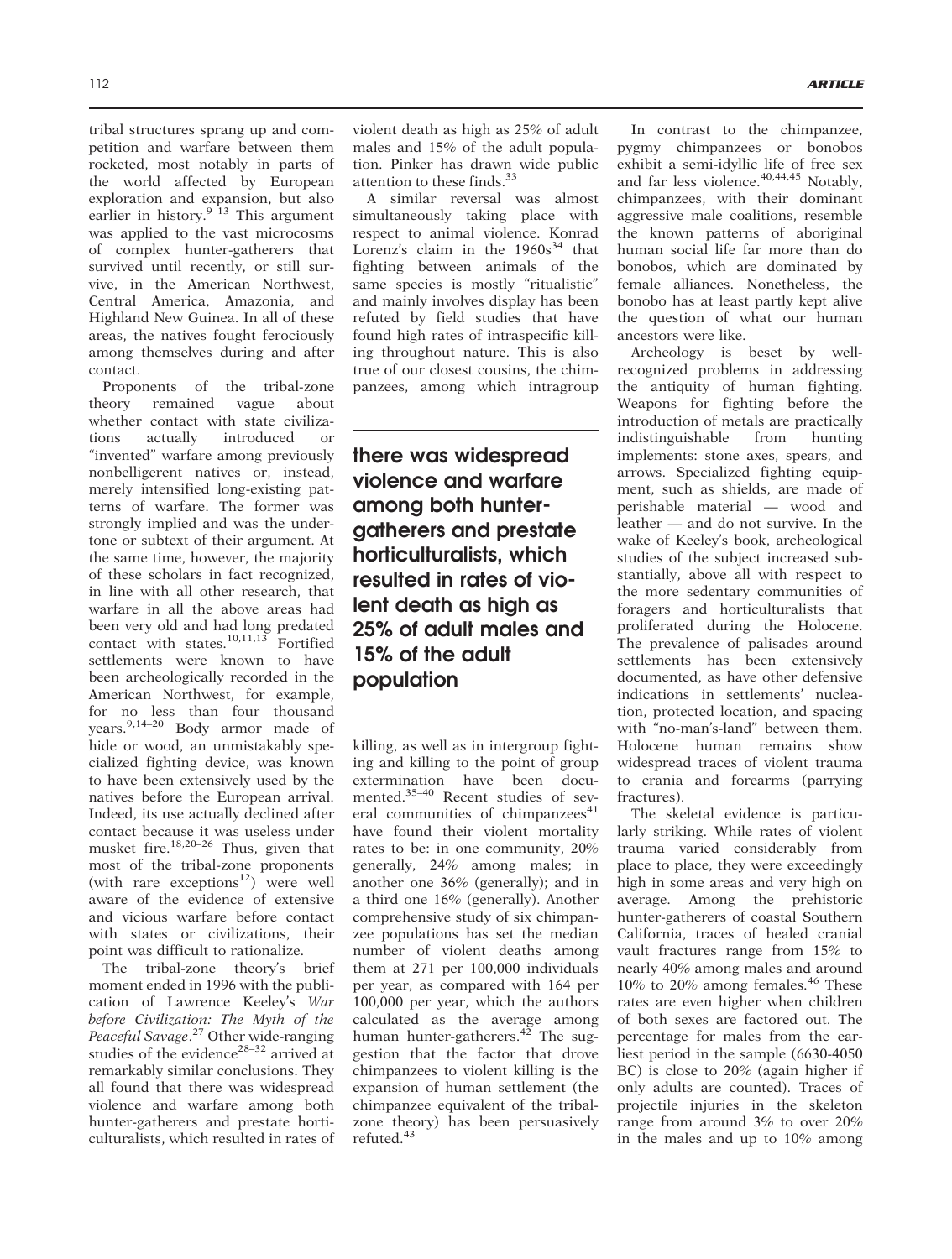females. Broad surveys of the North American evidence $47,48$  reveal great variation between sites, with some recording exceedingly high rates of violence from the earliest settlement. In British Columbia, as in some other sites of the American Northwest (a prime case of the tribal-zone theory<sup>9</sup>) violent skeletal trauma in the period 3500-1500 BC is evident in 21% of 57 observable individuals.<sup>49</sup> This is as high as the rate of violent trauma recorded for the subsequent period, between 1500 BC and 500 CE, when the region's population became denser and clustered into large villages. $48,49$  It follows that increasing population density and social complexity were not the factors that inaugurated human fighting.

The evidence from a comprehensive study of the Andes<sup>50</sup> reveals a similar picture and similarly high rates of injuries. The cranial trauma frequencies studied varied significantly during the millennia from early human habitation to the rise of states and the Inca Empire. Nonetheless, the average rate for the Archaic, well before the coming of states, is around the average for the entire period and just under 15% for cranial trauma alone, and is skewed toward the adult male population. Note that signs of skeletal trauma remain undetected in many cases. Moreover, injuries to soft tissues, including fatal injuries, are not preserved.

This extensive archeological evidence has been particularly devastating for the Extended Rousseauan tribal-zone theory. As Ferguson, the theory's most active exponent, conceded in his contribution to the edited volume that incorporated the earlier finds in this wave of research,51:321 "If there are people out there (sic!) who believe that violence and war did not exist until after the advent of Western colonialism, or of the state, or of agriculture, this volume proves them wrong." Ferguson attempted to redress the balance in his next sentence: "Equally, if there are people who believe that all human societies have been plagued by violence and war, that they were always present in human evolutionary history, this volume proves them wrong." However, the various claims in the second proposition were anything but "proved." At best, they remained unproved and open to further investigation.

In time, Ferguson has attempted to salvage parts of his tribal-zone theory and adjust its meaning, claiming that in at least some areas and periods, warfare was either nonexistent or rare and seems to have flared up only under contact with states. He has constructed his argument around a supposed contrast between two major prehistoric culturalgeographical zones, which he posits as test cases. $52$  He now, in effect, concedes that in Neolithic Europe, long before the existence of states, archeological signs of warfare are rife, albeit with considerable variation from place to place. $27,53,54$  At the same time, he claims that the sparser and less clear-cut archeological evidence of warfare in the Neolithic Levant suggests that warfare in the region was uncommon or absent in many places. Ferguson actually cites much of the evidence of violence and war in the prehistoric Levant. However, in contrast to other broad reviews,<sup>55,56</sup> he consistently adopts a reductive interpretation of that evidence and drives the argument toward a mostly pacific conclusion. In an earlier paper,<sup>57:483</sup> Ferguson cited low levels of cranial injuries found in the skeletons of the pre-Neolithic Natufians of the southern Levant. The Natufians during the  $14<sup>th</sup> - 10<sup>th</sup>$  millennia BC were the world's first known semi-sedentary or sedentary hunters and collectors of wild wheat. Ferguson later learned that a recent study had put healed cranial injuries among the Natufians at 16.7% among the adult males and  $20\%$  among adult women<sup>58</sup> - high rates such as we have seen to be quite typical in other places. Ferguson then fell back on the argument that these high rates can be evidence of individual violence rather than group warfare.<sup>52:212</sup>

Moving forward in time, Ferguson mentions early Neolithic (PPNA) Jericho (after 8,000 BC), where a stone wall, stone tower, and ditch were

found to have existed millennia earlier than in any other place.<sup>59</sup> He approvingly cites Bar-Yosef's "alternative interpretation,"<sup>60</sup> which is that, rather than being defensive constructions, the wall and ditch were anti-flood devices and the tower a ritual construction (for a critique see LeBlanc<sup>56</sup>). Either way, circuit walls were not the only, or even the most typical means of early large settlement defense. For example, Catal-Hüyük in Anatolia (second half of the seventh millennium BC), which had a pueblo-like layout of clustered, impregnable houses, was clearly designed for defense.<sup>61,62:82-3</sup> Other large and closely agglomerated early Neolithic settlements, some of them located on hilltops or otherwise in difficult to access locations clearly for defense — have been found elsewhere in Anatolia, Mesopotamia, and the Southern Levant.<sup>63</sup> Ferguson also mentions several fortified sites of the fifth millennium BC that have been excavated in Anatolia and northern Syria.<sup>52</sup> At the same time, in other parts of the Levant, he sees the absence of clear signs of warfare, particularly fortifications around settlements, as strongly suggesting that the local cultures were unfamiliar with war. He gives short shrift to evidence from the nucleation and location of sites, and celebrates the fact that circuit city walls appeared only in the third millennium BC. Attributing this development to the rise of Egypt as a unified kingdom and great power, he suggests that state interference, in effect, inaugurated warfare in the area.

In reality, the picture that emerges wherever we have both archeological and ethnographic or historical evidence on prestate horticultural and agricultural societies is that some of the most warlike societies lacked fortifications. While fortifications are a sure positive sign of warfare, their absence is not an indication that ferocious warfare was not endemic. Settlement nucleation (and, where possible, protected location) were sufficient to counter the most common and most lethal form of prestate warfare, the surprise night raid.56,64,65 The following are but a few examples.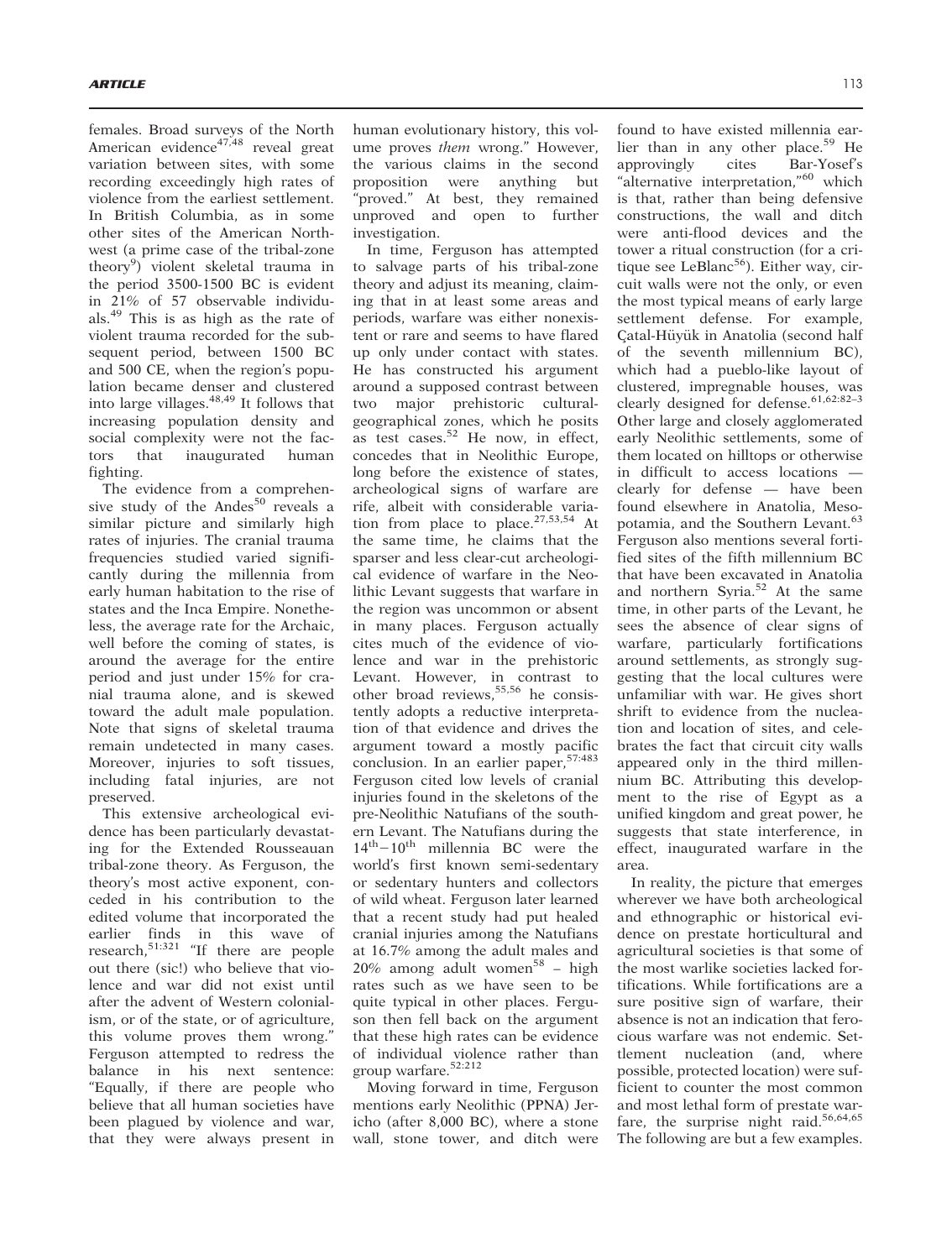As Polybius writes,  $66:2.17$  the ancient Celts "lived in unwalled villages... and were exclusively occupied with war and agriculture." The Greek poleis, despite the endemic warfare among them during the Archaic period (eighth-sixth centuries BC), were not surrounded by walls until well into the fifth century BC. The same applies to the city-states of Mesoamerica. In particular, the Classic Maya, lacking city walls and famously celebrated by early researchers as having been peaceful, have been revealed to have been ferociously belligerent after the deciphering of their script.<sup>67</sup> The analogy with and lesson for the prehistoric Levant is all too obvious.

The ethnographic record from around the world reveals a similar picture. For example, the Mae Enga horticulturalists in highland New Guinea, whose violent death rate for adult males was nearly 35%, lived in clan farmsteads, "defended, literally, to the last yard"68:2 and lacked fortified villages. More recently, the nineteenth century's Montenegrins, one of Europe's last tribal populations, who had an estimated violent death rate among adult males of about 25%, built houses with small windows and thick walls, but no specialized communal fortifications. $\delta^9$  The societies of multi-island Polynesia, long the object of Rousseauan fantasies, have been shown to have been rife with violence and warfare. According to a major study of eighteen of them, from the largest to the smallest, not one lacked endemic warfare.<sup>70,71</sup> Nonetheless, fortifications, though existing in many places, were far from being evident everywhere or from correlating with the intensity of warfare. For example, "In striking contrast to New Zealand or Rapa, the Hawaiian Islands – despite the endemic warfare that characterized late prehistoric [that is, ethnographically known] Hawaiian culture – generally lack fortified sites."<sup>70:213, 72</sup> In all these cases —the rates of killings among the African Bushmen and Canadian mid-Arctic hunter-gatherers, Polynesian and Maya warfare, the Natufians, and many others (including the cause of the death of Neolithic "Iceman" Ötzi, an arrowhead discovered in his shoulder decades after he had been found) — the surprise discoveries always go in one direction.

These examples strikingly demonstrate the undisputed need to bring the archeological and comparative historical or ethnographic knowledge to bear on one another in order to overcome the problems that each of the disciplines faces. Indeed, archeology's difficulties increase sharply as we go further back in time, to violence and warfare during the Paleolithic. Human skeleton remains from the Paleolithic are very few, fragmented, and badly preserved. Not only were human populations small and thinly dispersed, but they also moved around to subsist and lived in shifting campsites. Therefore, they did not leave substantive cemeteries adjacent to sedentary settlements, a treasure trove for archeologists. For the same reason, evidence of fortifications or violent destruction often found in sedentary settlements does not exist for mobile huntergatherers. There is evidence of violent skeletal trauma, including cannibalism, among both Neanderthals and Homo sapiens during the Paleolithic. However, the paucity and poor condition of that evidence make the scope and exact nature of the violence difficult to determine.73–75

Indeed, group violence among hunter-gatherers and, hence, during most of human prehistory, has become the new focus of debate. The very high killing rates that were documented, originally by Rousseauan anthropologists, among even the most thinly dispersed huntergatherers, have debunked Classical Rousseauism, which postulated a nonviolent human past. Archeology has then helped to refute the Extended Rousseauan claim that deadly violence and warfare were nonexistent, rare, or very low among the prestate populations of settled foragers, horticulturalists, and agriculturalists that emerged during the Holocene. However, in response to these developments, the Rousseauan position has been adjusted and reformulated, taking a form we here label Quasi-Rousseauism.

#### QUASI-ROUSSEAUISM: CLAIMS AND CONCEPTS

Foreshadowed by Ferguson, $51$  the Quasi-Rousseauan position has been the most distinctive in the recent Rousseauan literature. In his Warless Societies and the Origin of War, Raymond Kelly, explicitly breaking with the Classical Rousseauan tradition, fully accepts that, as the ethnographic record shows, huntergatherers experienced exceedingly high rates of killings, far higher than those common among modern state societies.<sup>76</sup> At the same time, analyzing the evidence, Kelly argues that the less organized, less clustered around clan and tribe, and less segmented a hunter-gatherer community was, the less it experienced collective, intergroup "warfare," as distinguished from homicide and feuds that did not involve or target the entire community on either side. Kelly's analysis suggests that the absence of segmentism largely correlates with, among other things, the low population density of mobile hunter-gatherers. Since our Paleolithic ancestors were overwhelmingly sparse and mobile hunter-gatherers, Kelly concludes that although homicide and feuds were probably rife among them, warfare as such seems to have developed only after that time. More or less the same view has been adopted by Douglas Fry.<sup>77,78</sup> Unlike Kelly, who straightforwardly embraces the statistics of violent death recorded among recent hunter-gatherers, Fry avoids specific mention of the evidence that killing rates among them were, on average, very high. Nonetheless, he tacitly accepts this, while claiming that they fell under the categories of homicide and feud rather than warfare.

The distinctions between homicide, feud, and warfare involve both semantic and substantive questions. Note that the framing of aboriginal human violence by Kelly and Fry is very different from either Hobbes's or Rousseau's. Hobbes's "warre" encompasses all forms of deadly human violence, including homicide and feuds, which made the human "state of nature" so insecure and lethal. Similarly, Rousseau's peaceful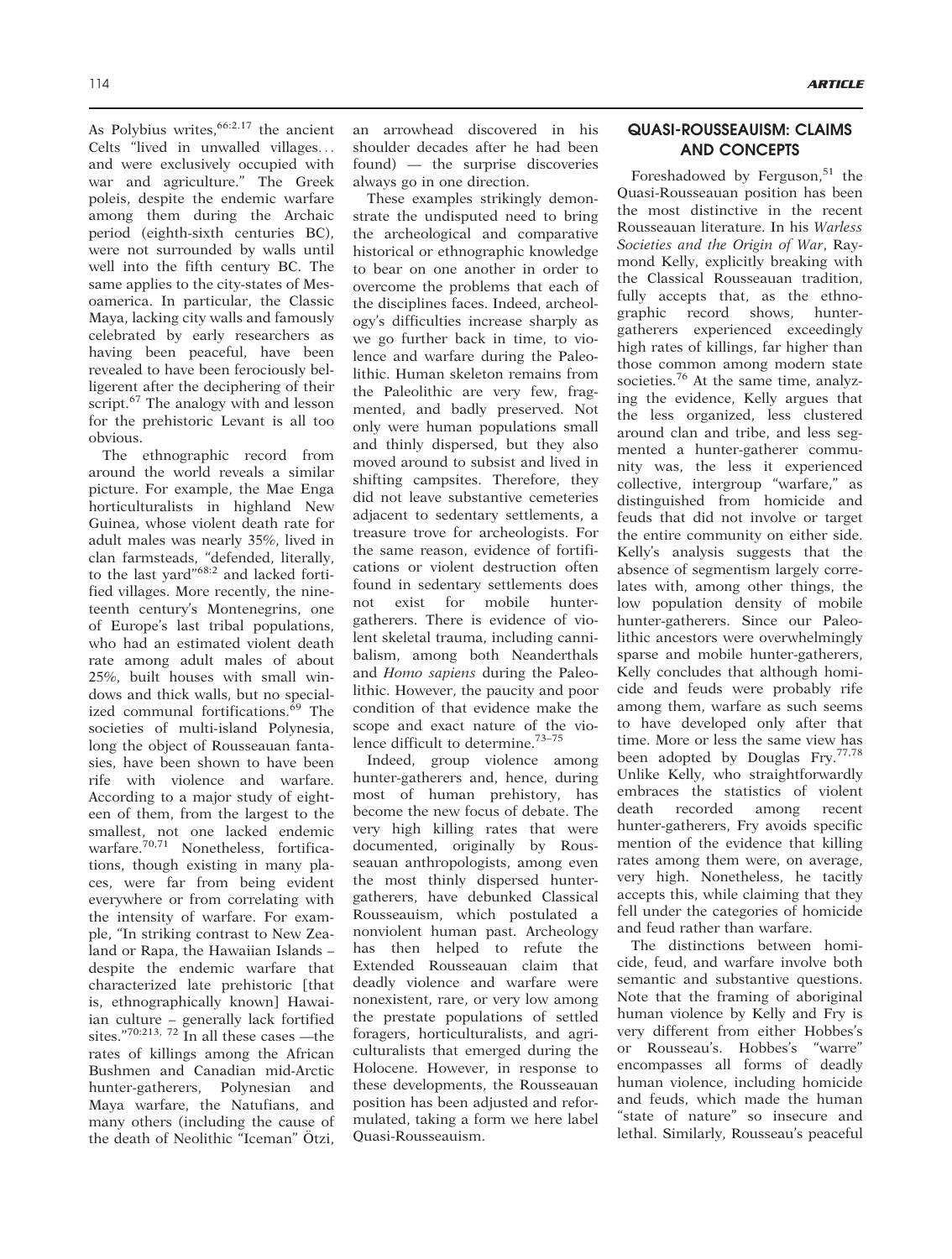aboriginal condition, presupposing minimal human sociability and interaction, was ostensibly free from all forms of human violence. Thus, both Hobbes's and Rousseau's understanding of belligerence and peacefulness are very close to that used in anthropological surveys and statistics of aboriginal deadly human violence79,80 which Kelly and Fry criticize for conceptual fuzziness. This is why this article refers to claims such as those made by Kelly and Fry as Quasi-Rousseauism. These claims sound very significant with respect to aboriginal human violence. However, they actually hang on a thin thread of definitions for which the empirical basis, as we shall see, is very dubious,  $cf.<sup>81</sup>$  while turning the spotlight away from the question of hunter-gatherers' violent mortality rates. These rates are the fundamental question in the debate regarding the aboriginal human condition, whether it was violent or not. The centuries-old debate appears to have been discarded at a stroke, without anybody admitting or even realizing it.

Native linguistic usage also seems to have been different from the stateera dichotomy between homicide and feud or war. For example, the root of the English word war, werra, is Old Frankish-German, going back to their tribal, prestate past and meaning confusion, discord, or strife — in effect Hobbes's "warre" [\(http://](http://www.iep.utm.edu/war/) [www.iep.utm.edu/war/\)](http://www.iep.utm.edu/war/). Similarly, as Boas wrote, among the eastern, Great Plains, and Northwest American Indians (whom he studied at first-hand), "the term 'war' includes not only fights between tribes or clans, but also the deeds of individuals who set out to kill a member or members of another group."82:108 Note that in addition to the native terminology he describes, Boas accepts, as a matter of course, the reality of large-scale intertribal fighting.

This brings us to the residual substantive question that Quasi-Rousseauans raise, which is whether or not group fighting existed among mobile hunter-gatherers and, by extension, throughout prehistory. We begin with some general comments.

The idea, first suggested by Margaret Mead, $83$  that individual killing was a primordial feature of human societies while group fighting was not, makes no sense. People are a social species; they habitually practice many forms of cooperation among group members. A recent model<sup>84</sup> has demonstrated how conditions of small-group solidarity and intergroup fighting were likely to bring a strong evolutionary advantage during the Paleolithic. Moreover, Fry refers to hunter-gatherer groups as bands, which is a common anthropo-

the hunter-gatherer band was a kin group, crisscrossed by kin ties and marriage alliances. The people in these groups exhibited kin devotion and solidarity among themselves and against aliens.

logical term that gives the impression of a random collection of people. In actuality, the huntergatherer band was a kin group, crisscrossed by kin ties and marriage alliances.<sup>31,81</sup> The people in these groups exhibited kin devotion and solidarity among themselves and against aliens. In acts of aggression, a man, while sometimes acting alone, as often called for help from his father, sons, brothers, uncles, cousins, and in-laws, as well as close friends. Occasionally, fighting took a wider form, engulfing much of the tribal manhood. Intergroup fighting occurred at all levels — individual, a small group of closely related men, and larger tribal groupings.

Kin solidarity in relatively small kin-based societies undermines the logic of another widespread Rousseauan claim, that while in-group killing may have occurred among hunter-gatherers, intergroup fighting

and killing were unknown or rare. Fry,77 who did not share this position, now champions it, supposedly on the strength of his sample of hunter-gatherer societies.<sup>85</sup> However, Boehm's extensive survey of huntergatherer societies concluded that deadly fighting was more common, and conflict resolution less deeply embedded and less effective, between than within groups.<sup>86</sup> The simple and obvious reality was that violence within communities was more constrained and more regulated, whereas different communities were not only alien to each other,but less equipped with mechanisms of mediation and conflict resolution. To be sure, such mechanisms were often also used between groups to resolve individual or intercommunal grievances, including the agreed-on punishment of a member of one community who committed an offense against a member or members of the other community. In many cases, however, group members defended their own people or fought other groups over issues in dispute that were more collective in nature and unresolved. Notably, most killing among chimpanzees is also documented to take place between rather than within groups.<sup>43</sup>

This takes us again to the empirical, ethnographic evidence. Keeley,<sup>27</sup> dissecting the Extended Rousseauan claim, concentrated on horticulturalists as well as complex, more sedentary hunter-gatherers. He has been so effective that the battleground has shifted to the earlier, temporally much longer, and more fundamental domain of mobile hunter-gatherers. Kelly ostensibly grounds his argument about them in a carefully crafted analysis of the ethnographic record.76 However, by far the best and clearest evidence we have, that from Aboriginal Australia, reveals communal as well as individual and familial violent conflicts, documented across the whole range of group densities and organization, and in every ecological niche, from the lushest to the most barren. Exchange and other forms of peaceful interaction were also common in Australia, as elsewhere. Both hostile and peaceful relations existed and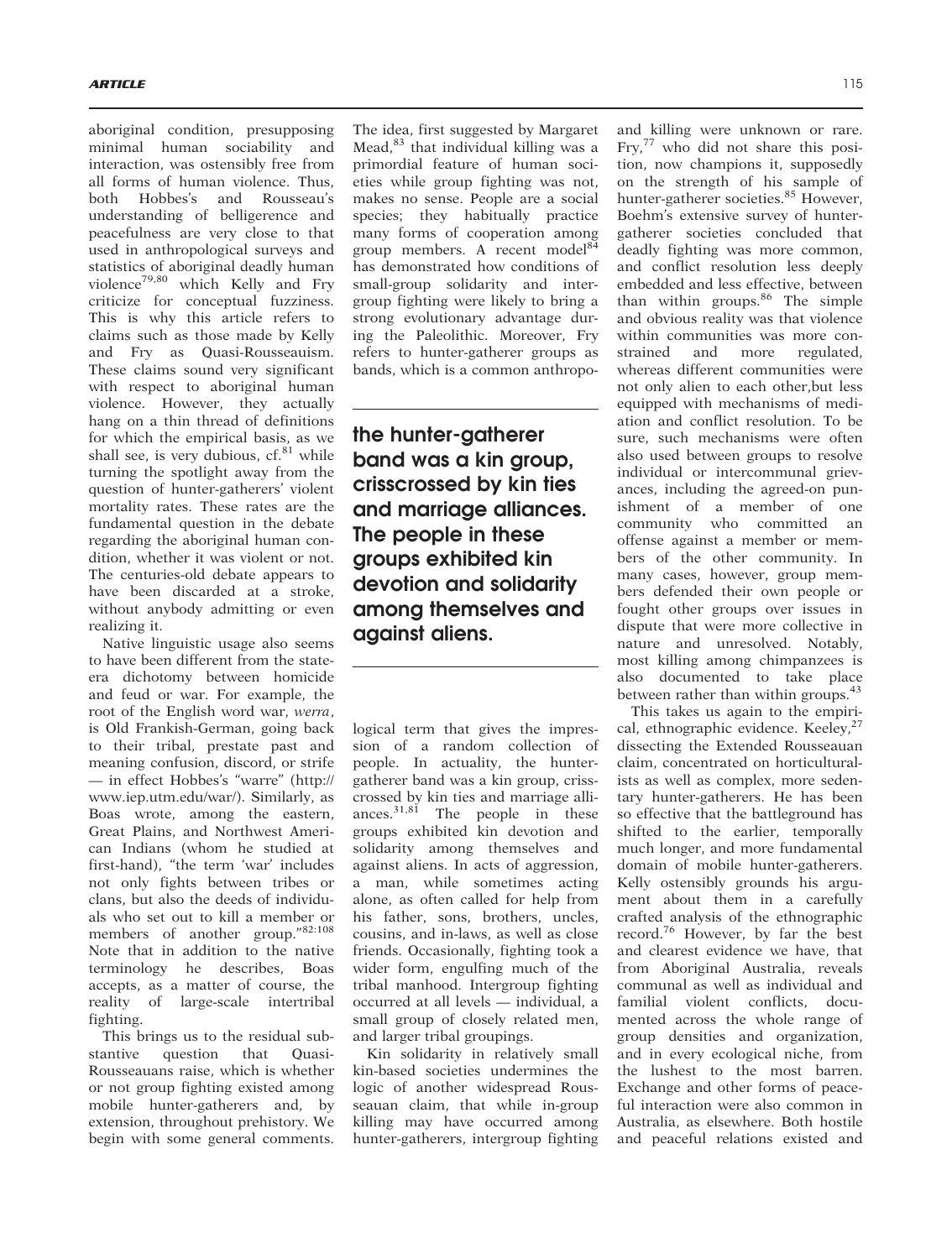interchanged. All the same, the Aboriginal tribal groups generally suspected and feared their neighbors because violence was always a distinct possibility and occasionally erupted. Those who trespassed across territorial group boundaries risked death.

In earlier works, I singled out Australia as the indispensable key for overcoming the contact paradox and as being particularly significant for the study of mobile hunter-gather-<br>ers.  $28,29,31$  A recently published ers.<sup>28,29,31</sup> A recently published edited book $81$  presents arguments similar to mine. This book focuses on mobile hunter-gatherers as the ultimate subject of contention. It draws on a rich variety of ethnographic and archeological studies of hunter-gatherer populations, most of them documenting group fighting. Critics may argue that the majority of these populations were contaminated by contact, as for centuries or even millennia they neighbored on horticultural or agricultural societies. However, the book includes two chapters on Aboriginal Australia, in which the general findings and conclusions are similar to mine. $87,88$ What is still lacking in the scholarly discourse is a full realization of how crucial Australia is to our subject and how qualitatively incomparable it is to any other ethnographic case.

Australia was an entire continent of Aboriginal hunter-gatherers, with no agriculturalists, pastoralists, or states, whose isolation came to an end only as late as 1788, with the arrival of the British. People reached Australia some 50,000 years ago, shortly after our species first left Africa. The Australian Aborigines remained practically out of touch with other human populations and cultural developments elsewhere around the world. They did not even have the bow, invented some 20,000 years ago and assumed by some scholars to have enhanced, or even inaugurated, warfare. Thus, practically isolated both genetically and culturally and home to about 300 tribal groups when the Europeans arrived, Aboriginal Australia is the closest to a pure, uncontaminated laboratory of huntergatherer communities on a continental scale that we are ever going to have. There is nothing even remotely equivalent in the whole world. Although the rich evidence assembled among the Aboriginal tribes during the nineteenth and early twentieth centuries was widely familiar to anthropologists throughout the world, they have been strangely forgotten and largely disappeared from anthropological discourse from the 1960s onward, as more recent field work, particularly in East and Southern Africa, drew the discipline's attention away. Unreflectively, the discipline simply moved on.

Fry is quite exceptional in devoting an entire chapter in his book $^{77}$  to

# Australia was an entire continent of Aboriginal hunter-gatherers, with no agriculturalists, pastoralists, or states

Australia and in recognizing its unique significance for the study of hunter-gatherers. However, with the chapter titled "Aboriginal Australia: A Continent of Unwarlike Hunter-Gatherers," both the picture he portrays and his conclusions are the opposite of mine and those presented by other recent studies.  $87,88$  Thus, a reexamination of the evidence from Aboriginal Australia is called for. The following focuses specifically on the evidence of large-scale intercommunal fighting or warfare, the kind of violence that mobile, thinly dispersed, unorganized, unsegmented, egalitarian hunter-gatherers are alleged not to have engaged in.

#### BACK TO AUSTRALIA: THE EVIDENCE OF ABORIGINAL INTERGROUP FIGHTING

In 1803, only fifteen years after the Europeans first arrived in Australia, a 23-year-old Englishman named William Buckley (1780–1856) was brought to the new continent on the first convict ship arriving at the penalty settlement at Port Philip, now Melbourne. He escaped shortly after, and for 32 years, until 1835, lived with an Aboriginal tribe. During that time, he learned to speak their language and participated in their daily activities. No anthropologist has ever achieved a similar familiarity and at such an early date. After returning to civilization, Buckley, on several occasions, related his experiences.<sup>89</sup> Rousseauans either ignore his account or insinuate that it is unreliable. Yet it appears to be remarkably authentic with respect to everything that can be verified concerning the natives' lives. Indeed, it also tallies remarkably with everything we shall see regarding Aboriginal violence and warfare from other sources<br>throughout Australia. Buckley throughout Australia. recounts some dozen battle scenes, as well as many lethal feuds, raids, and ambushes, comprising a central element of the natives' traditional way of life. He describes their weapons of war in great detail: clubs, spears, "war boomerangs," throwing sticks, and shields.<sup>89:39,65–66</sup> Tribes typically consisted of 20–60 families each and were egalitarian, without chiefs.89:72 There was fighting at all levels: individual, familial, and tribal. Some of the intertribal encounters that Buckley recorded involved large numbers: five different tribes collected for battle<sup>89:40–42</sup>; a battle and raid against an intruding enemy tribe, 300 strong<sup>89:49-51</sup>; several fullscale intertribal encounters, the last one a raid with many dead<sup>89:68-72</sup>: two other encounters, the second against a war party of 60 men. $89:81-83$ Ceremonial cannibalism of the vanquished was customary.<sup>89:108,190</sup> Buckley reported that the large-scale raid was the deadliest form of violence and often involved indiscriminate massacre: "The contests between the Watouronga, of Geelong, and the Warrorongs, of the Yarra, were fierce and bloody. I have accompanied the former in their attacks on the latter. When coming suddenly upon them in the night, they have destroyed without mercy men, women and children."89:189

In the 1870s, Fison and Howitt studied the Kurnai tribe in southern Australia (Gippsland, Victoria). They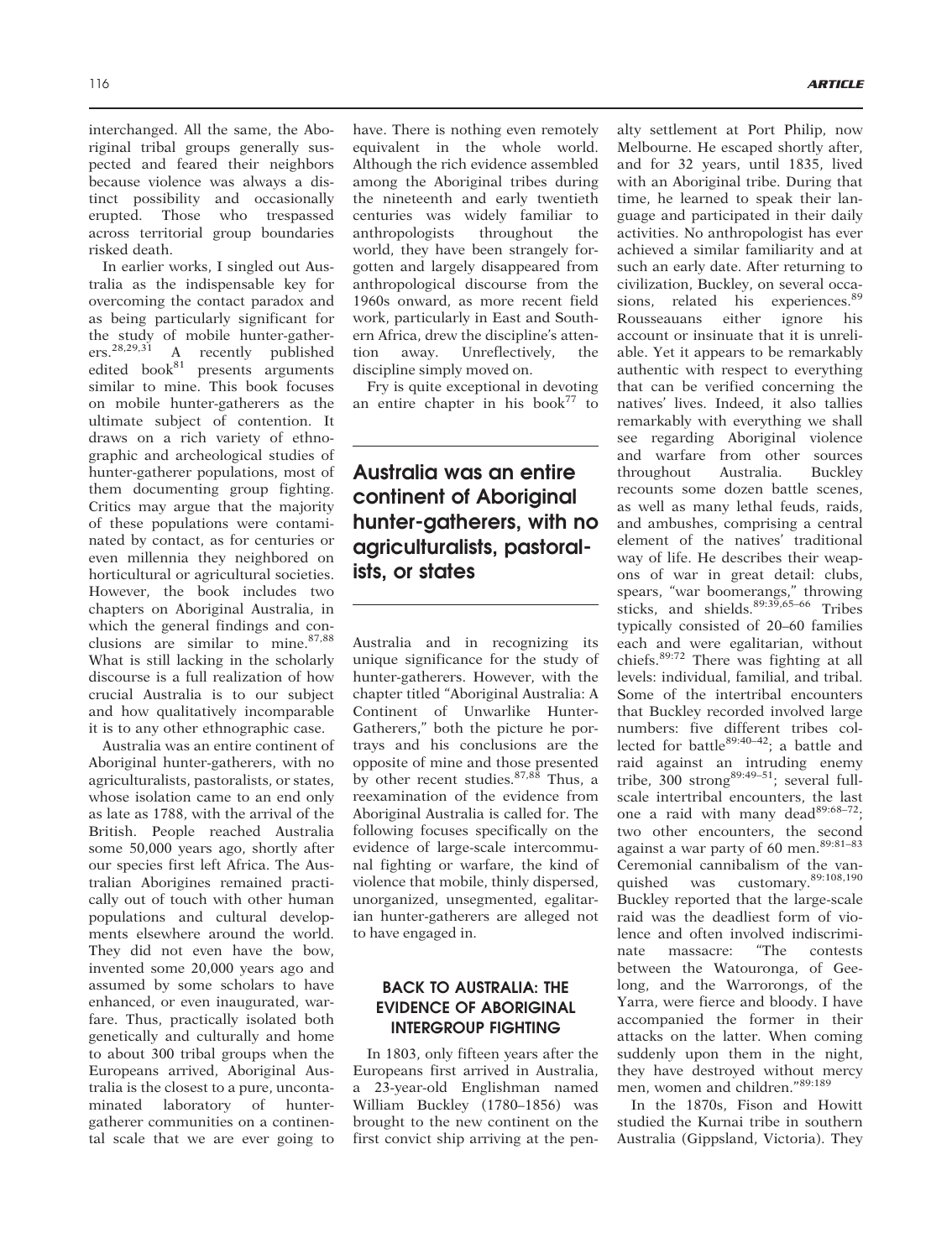described both feuds and whole groups' fighting. In one episode.<sup>90:213-14</sup> fresh tracks indicating trespassing into the tribal territories were revealed and a spy was sent to reconnoiter. He found the intruders, with "lots of women and children." The Kurnai men "got their spears ready." After securing enough hunted food for the womenfolk they left behind and more reconnoitering, "in the middle of the night they all marched off well armed." After several marches, "when near morning ... they got close to them .... The spies whistled like bird, to tell when all was ready. Then all ran in; they speared away, and speared away! They only speared the men, and perhaps some children. Whoever caught a women kept her himself. Then they eat the skin of the Brajeraks [the trespassing tribe]." The native informants told of other episodes that ended in ceremonial cannibalism of the vanquished. $90:214-15,223-24$  Fison and Howitt went on to describe how members of the families, divisions, and clans were connected by descent and kinship and "depended on each other for mutual aid and protection."90:215–216 In addition to raids, many feuds also took place, as well as formal battles, which were often agreed on and stopped after the first injuries. According to the informants, the last great battles of the Gippsland clans' took place around 1856–1857. Escalating from a feud, much of the tribal group assembled on the strength of kin ties: "There could not have been less than two hundred of us — at least the white men counted and told us so."90:219 There followed a protracted spate of hostilities against the rival tribe, with several encounters. Police intervention was the factor that put an end to the natives' fighting. Fison and Howitt conclude that whereas feuding within the tribe did not necessarily entail killing, killing was inseparable from the settling of accounts between tribes. Further, "the feuds attaches not only to the individual, but also to the whole group of which he is a member," and they were prosecuted not only by relatives, "but also by the whole division, or even by the whole clan."90:220–221

Wheeler is no less clear. $91$  He describes at length the regulated fights used to fulfill demands for justice between individuals and whole local groups throughout Australia. In such fights, which mainly involved spear throwing at a distance, little blood was shed. However, Wheeler writes<sup>91:148-149</sup>: "Such is regulated war, by far the commonest form in Australia; but by its side exists what may be called war in the true meaning — that is, revenge or justice carried out by one group on another, under few, if any, restrictions or conditions, and carried out indiscriminately on the individuals of the group to which the offender belongs by that to which the injured person belongs." Wheeler cites different observers' reports from all over Australia. According to one such report, after "march by night in the most stealthy manner ... then follows a night attack and a wholesale extermination."<sup>91:151</sup> According to another report, "A common procedure in such warfare is to steal up to the enemy's camp in the dead of night, and encircle it in the earliest dawn. With a shout, the carnage then begins."91:152 Wheeler concludes that tribal solidarity generally prevented internal warfare. "What vented internal warfare. seems clear is that war proper is marked off from other forms of justice by the fact that the vengeance is carried out indiscriminately on the members of another tribe."91:152-153

Europeans reached Australia's subtropical Northern Territory later than they did the temperate south, but the picture is barely distinguishable. Warner, studying the Murngin hunter-gatherers of Arnhem Land during the 1920s, wrote, "Warfare is one of the most important social activities of the Murngin people and surrounding tribes."<sup>92:155</sup> Warner described a whole spectrum of violent conflicts, ranging from individual feuds to small-group, clan, and tribal conflicts. Such conflicts could lead to face to face confrontations up to the scale of battles. However, the most lethal and common form of warfare among the Murngin was the surprise night raid. This could be carried out by individuals or small groups intending to kill a specific enemy or members of a specific family. But raids were also conducted on a large scale by raiding parties coming from whole clans or tribes. In such cases, the camp of the attacked party was surrounded and its unprepared, sleeping dwellers were massacred. It was in these larger raids that by far the most killings were registered: 35 people were killed in largescale raids, 27 in small-scale raids, 29 in large battles in which ambushes were used, 3 in ordinary battles, and 2 in individual face-toface encounters.  $92:457-8$  Thus, the largest number of casualties occurred in large-scale tribal clashes.

Arnold Pilling wrote about armed conflict among the Tiwi of northern Australia: 'The night raids were effectively terminated, about 1912, when Sir Baldwin Spencer was inadvertently injured by a Tiwi during a spear-throwing demonstration."93:158

"This Spencer incident, which was correlated with the end of night raiding and sneak attacks, appeared to have stopped pitched battles that produced death. In fact, however, death-causing battles with clubs occurred as late as 1948. Under the old pattern, sneak attack was sufficiently common that informants spoke of special ecological adjustments to it. The threatened group A was likely to move to the mangroves, a very specialized and unpleasant ecological niche with, among other things, crocodiles and a sloshy mud floor.'

Demographically, "it is important to note the incidence of fatalities associated with the old pattern of attacks and the way of life with which that pattern was correlated. In one decade, 1893–1903, at least 16 males in the 25-to-45-year-old age group were killed in feuding, either during sneak attacks or in arranged pitch battles. Those killed represented over 105 of all males in that age group, which, of course, included young fathers."

One major action in Arnhem Land is described by Strehlow.<sup>94:124-125</sup>

"To punish Ltjabakuka and his men meant the wiping out of the whole camp of people normally resident at Irbmankara, so that no witness should be left alive who could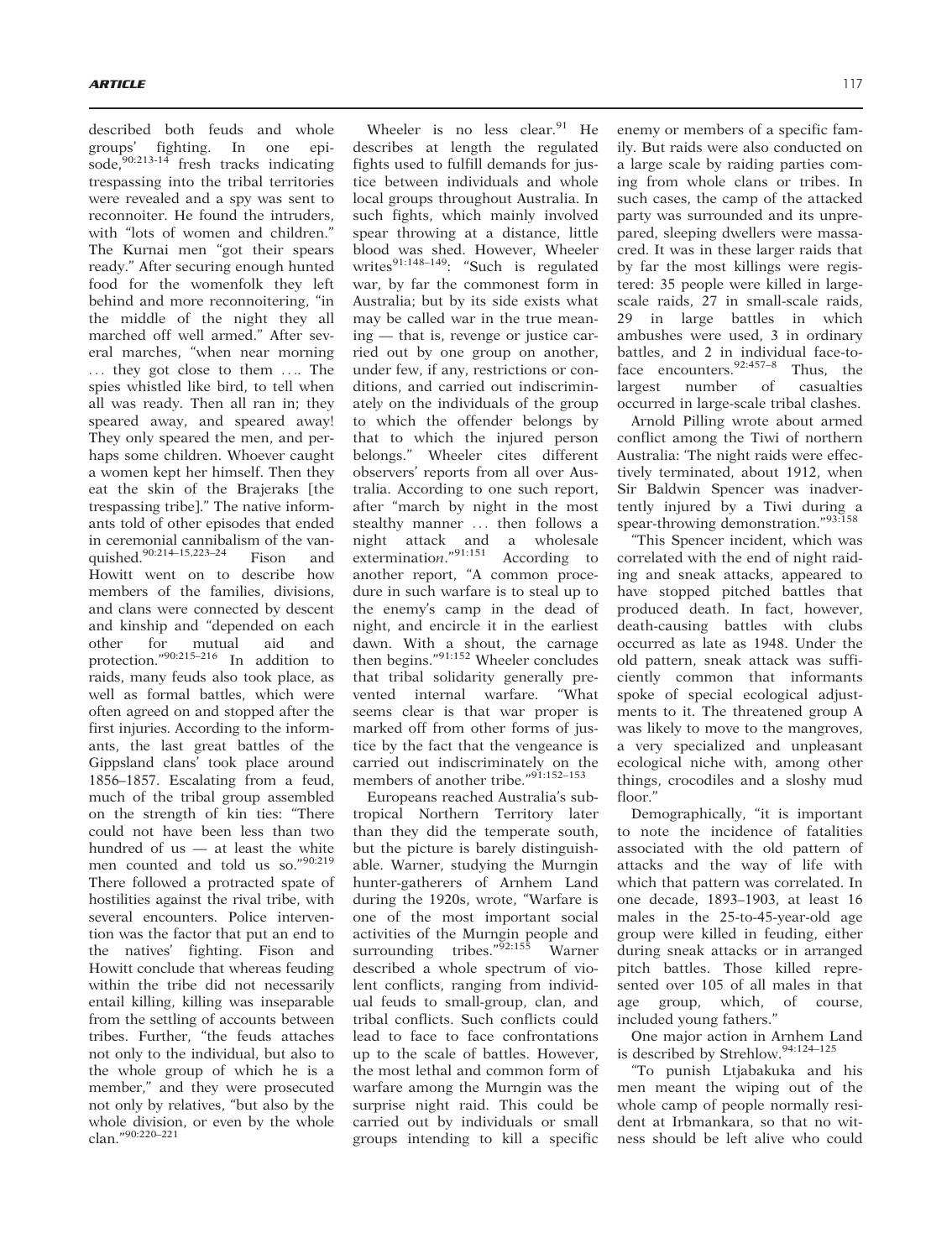118 **ARTICLE** 

have revealed the names of the attackers. A large party of avengers drawn from the Matuntara area along the Palmer River, and from some Southern Aranda local groups, was accordingly assembled and led to Irbmankara by Tjinawariti, who was described to me as having been a Matuntara 'ceremonial chief' from the Palmer River whose prowess as a warrior had given him a great reputation . Tjinawariti and his men fell upon Irbmankara one evening, after all the local folk, as they believed, had returned to their camps from their day's quests for food. Men, women and children were massacred indiscriminately."

Chaseling, too, mentions the whole spectrum of violence, from frequent individual fights to regulated battles between clans to raids. "Raids are common, and as the men are killed the vendetta passes from one generation to another. Entire hordes have been exterminated."95:79 If no such decisive result was reached, peacemaking might eventually end the conflict.

R. G. Kimber, drawing on a variety of studies and sources, summarized:<sup>96:163</sup>

"One can infer from archaeological evidence that conflict has been an ancient problem, and many mythological accounts also suggest this. Small-scale conflict, with very occasional deaths, was no doubt the norm, but the 'payback law' could result in lengthy feuds. On other occasions major conflicts had dramatic demographic implications."

Kimber cites evidence of some such major conflicts, including the one described by Strehlow: "In about 1840, at a locality called Nariwalpa, in response to insults, the 'Jandruwontas and Piliatapas killed so many Diari men, that the ground was covered with their dead bodies"... Strehlow gives the most dramatic account of a major arid-country conflict. He estimates that 80–100 men, women, and children were killed in one attack in 1875 at Running Waters, on the Finke River. In retaliation, all but one of the attacking party of 'perhaps fifty to sixty warriors' were killed over the next three years, as were some of their family members. This indicates that some 20% of two identifiable tribes were killed in this exchange."

Kimber adds, "The red ochre gathering expeditions ... involved travel from the eastern portion of the study area to the Flinders Ranges ... These expeditions took place on a regular basis, were normally all-male parties, and although cordial relationships between groups were sought, fighting appears to have been a common hazard faced by travelling parties. One entire party, with the exception of one man, is recorded as having been ambushed and killed in about

the range of evidence from across Aboriginal Australia, the only continent of hunter-gatherers, strikingly demonstrates that deadly human violence, including group fighting, existed at all social levels, in all population densities, in the simplest of social organization, and in all types of environments.

1870, whilst in about 1874 all but one of a group of 30 men were 'entombed in the excavations'.'

Kimber concludes, "The evidence suggests that major conflict could be expected in the well-watered areas, where population density was at its greatest, or during regular 'trespasser travel' for high-prized products. Although exact figures will never be known, a low death rate of possibly 5% every generation can be suggested for the regions of least conflict, and a high death-rate of perhaps 20% every three generations elsewhere."

Warfare was not confined to water-rich Northern and Southern Australia, but was evident in every climatic zone throughout the continent. Meggitt studied the Walbiri tribe of the Central Australian Desert, in one of the most forbidding environments on earth. The population density of the Walbiri tribe was as low as one person per 35 square miles. Walbiri were friendly with some of their neighbors and hostile with others. In the latter case, raids and counter-raids were common.<sup>97:38</sup>

"The men's descriptions made it clear that the Warramunga (and Waringari) trespasses were not merely hunting forays impelled by food shortages in the invaders' own territory but rather were raids undertaken to combine hunting for sport and the abduction of women. Often, too, the raiders were simply spoiling for a fight. They were met with force, and deaths occurred on both sides. Walbiri war parties would then invade the Warramunga country in retaliation. If they were able to surprise the enemy camps and kill or drive off the men, they carried away any women they found."

On one recorded occasion around the beginning of the twentieth century, things came to a head on a wider scale and with a different motive.97:42 "Until then, the Waringari had claimed the ownership of the few native wells at Tanami and the country surrounding them, but in a pitched battle for the possession of the water the Walbiri drove the Waringari from the area, which they incorporated into their own territory. By desert standards the engagement was spectacular, the dead on either side numbering a score or more."

Thus, the range of evidence from across Aboriginal Australia, the only continent of hunter-gatherers, strikingly demonstrates that deadly human violence, including group fighting, existed at all social levels, in all population densities, in the simplest of social organization, and in all types of environments. cf.<sup>87,88</sup> Contrary to Classical Rousseauism, Aboriginal fighting was highly lethal, with violent death rates far higher than those normally incurred by historical state societies. Contrary to Quasi-Rousseauism, fighting comprised intercommunal warfare as well as homicide and feuds, with the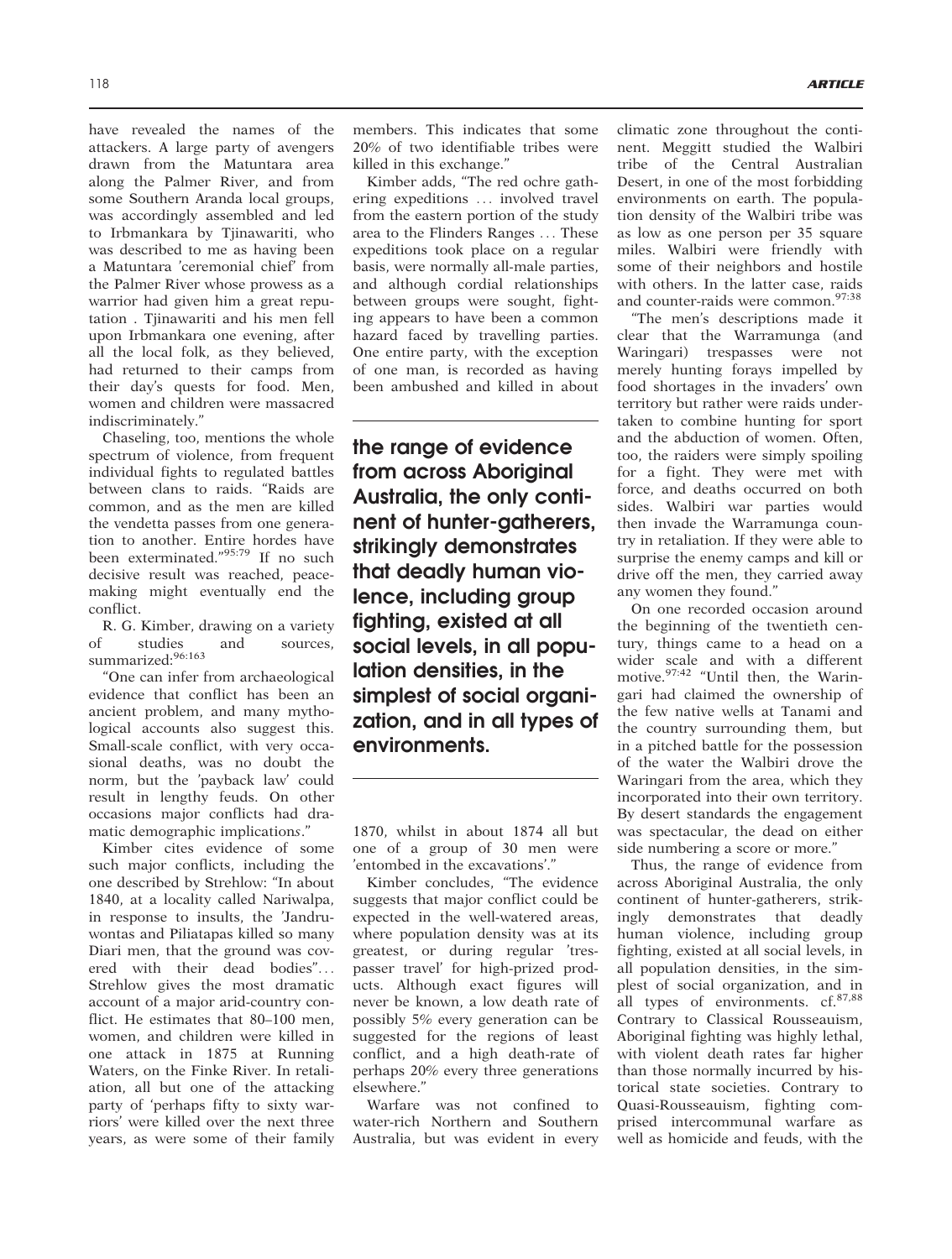evidence consistently suggesting that most casualties were incurred in large-scale raids and battles. Violence was sparked by competition over resources such as hunting and fishing territories and water holes, as well as over women, both of crucial fitness value. Cycles of retribution and mutual suspicion, which were conducive to accusations of sorcery, greatly intensified and escalated the scale of violence.<sup>29</sup>

 $Fry^{77}$  is familiar with a great deal of the Australian evidence I have cited, though apparently not with some of the earliest sources. (At least he does not cite them, even though they are cited by his sources). Nonetheless, while Fry does not deny that aggression and violent death were common among the Aborigines, he avoids any reference to their overall prevalence and very high lethality rates as attested to in the records: Pilling's 10% of all males in the 25 to 45-year age group killed in one decade; and Kimber's 20% of two identifiable tribes in a single threeyear conflict, a general death rate estimate of 5% every generation for the regions of least conflict, and death rate of perhaps 20% every three generations elsewhere. Obviously, such estimates are highly tentative. Nonetheless, they are remarkably similar, and are also in general agreement with those suggested by Warner. In a population of three thousand in the tribes in his study area, he recorded and calculated about two hundred deaths "caused by war" in the last twenty years.<sup>92:157-8</sup> All these are precisely the very high death rates that Fry (and Ferguson<sup>98</sup>) tend to dismiss with scorn.

The evidence of precontact violent skeletal trauma among the Aborigines, not cited by Fry, is as indicative. According to Knuckey,<sup>99</sup> 57.3% of the sample of 366 adult crania from all over Australia reveal humaninflicted injuries. Webb has shown somewhat lower figures and considerable variation between places,<sup>100</sup> but the range is still high and very similar to that we have seen elsewhere in the world. Moreover, unlike figures from other places, the Australian ones can be compared with the ethnographic evidence of Aboriginal killing rates. They reinforce the conclusion that these were very high and suggest that two main adjustments are required in such comparisons. The first is that injuries to the crania were mostly suffered in nonlethal, mostly internal and regulated disputes (cf. Chagnon's seminal study of the Yanomamo<sup>101)</sup>, including a particularly high percentage of blows to the head registered among Aboriginal women; the second is that killings in intertribal night raids are largely unrecorded in the skeletal evidence because the spearing of those taken by surprise and unable to defend themselves mostly resulted in fatal injuries to soft tissues.

killings in intertribal night raids are largely unrecorded in the skeletal evidence because the spearing of those taken by surprise and unable to defend themselves mostly resulted in fatal injuries to soft tissues.

Fry employs a variety of other methods to cope with the Australian evidence. While he tacitly accepts that killing rates among the Aborigines were not insignificant, he consigns them all to the categories of murder and feud, again contrary to the evidence. On one page of his chapter "Aboriginal Australia: A Continent of Unwarlike Hunter-Gatherers,"77:149 Fry deals with some cases that might contradict the chapter's title. Thus, while he cites the Murngin gaingar, or open battle, he passes in silence over the large-scale surprise raid, which students of primitive warfare know to be the main form of prestate warfare. Furthermore, he writes that the gaingar "resembles warfare'" and again comments about the gaingar, "whether labeled war or

feud." Fry repeats the same method is his next paragraph, on the Tiwi, whose fights, he writes, "superficially resembling warfare.". He again does not mention the Tiwi's extremely high killing rates. Remarkably, however, in his later Science article,<sup>85</sup> Fry cites the Tiwi's killing rates without any reservation and, indeed, singles out the Tiwi as the main world exception to his general claim that huntergatherers rarely engaged in group violence. At the same time, he includes the Aranda, his second Australian example in this article, among the unwarlike groups, despite the evidence to the contrary, such as that cited by Strehlow.

With respect to the Walbiri, Fry again offers no description of their frequent warfare, citing Birdsell's suggestion<sup>102:341</sup> that the conquest of wells "was unlikely to have been frequent in pre-contact times." He does not cite the view expressed by Meggitt, $97:42$  whom he otherwise quotes extensively, that such conquest, while generally uncommon in Australia, may have "occurred more often than we realize in the desert regions where water is a precious commodity" and is, indeed, the difference between life and death in particularly arid times. More importantly, whereas in the Murngin case Fry associates warfare with battle, ignoring the large-scale raid, in this instance he creates the impression (without arguing so) that the concept of warfare is linked to the conquest of territory.

In the same spirit,  $Fry^{77:151}$  quotes Berndt that "fights of conquest, attempts to impose the government of one group or tribe upon another, were virtually unknown," a generalization with which every student of primitive warfare probably would agree. Yet he fails to cite Berndt's overall summary of the situation in Aboriginal Australia:

"Warfare is armed conflict carried out by members of one social unit (a tribe or clan, for example), or in the name of that unit, against another. Feud, however, is armed conflict which concerns particular families or groups of kin, although it may have repercussions throughout the community and implicate a large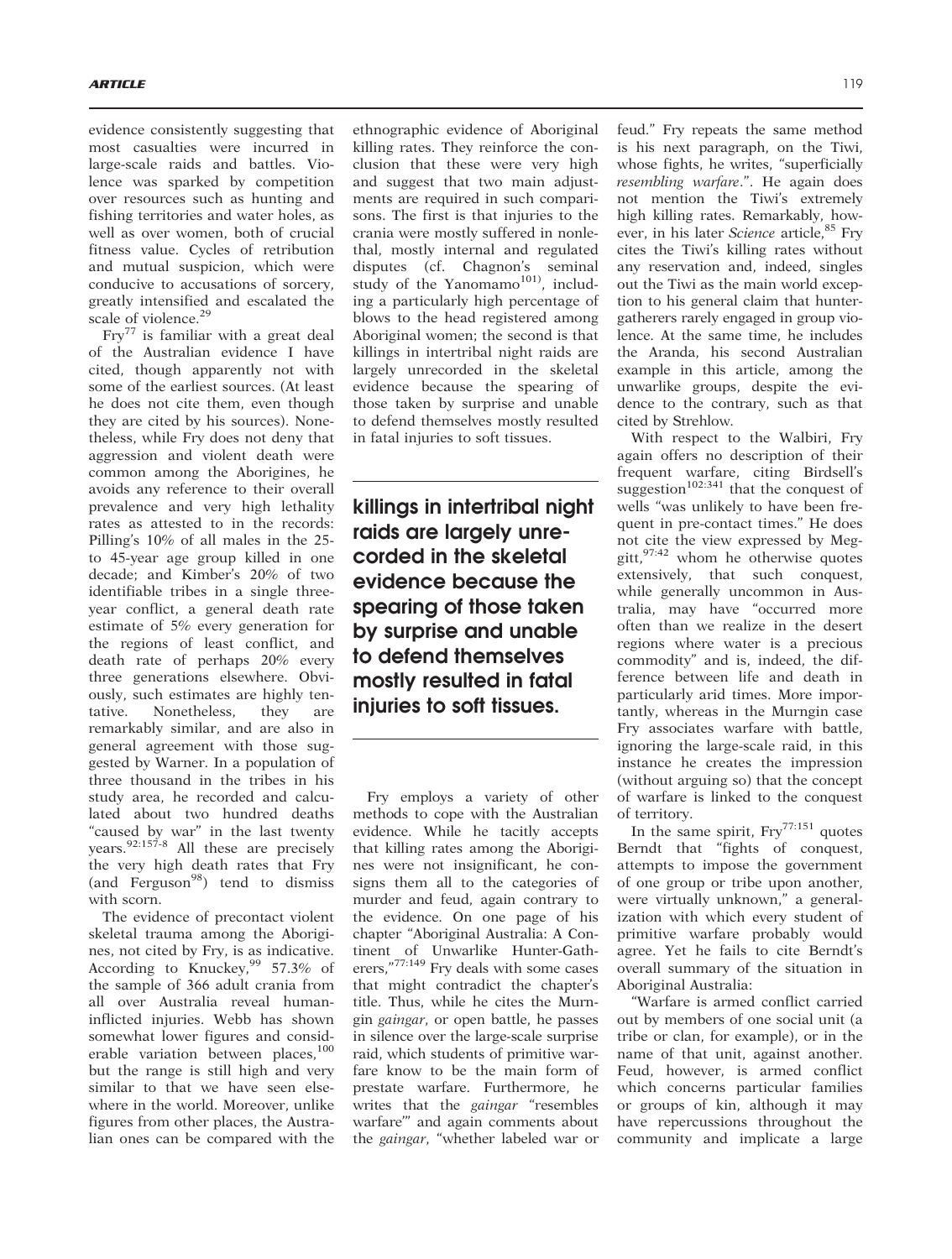

Figure 1. Warriors carrying shields and "war boomerangs".<sup>104,105,107</sup>

number of persons: feud can drift into warfare ... a blood feud can spread and involve the entire tribe."103:299

Berndt thought that such warfare was infrequent, and indeed it was much less frequent than the endemic feuding. However, as we have seen, it very much existed, both as escalated feuds and for collective aims.

Furthermore, the evidence consistently suggests that in contrast to small-scale feuding, larger scale group warfare accounted for much, if not the majority, of the violent death toll.

Finally, in Fry's Australian chapter, as throughout his book, one encounters only photos of smiling faces and peaceful activities. Pictures and pho-

tos of Aboriginal groups of warriors carrying shields — unmistaken fighting devices — as recorded throughout Australian in the nineteenth and early twentieth centuries are nowhere to be seen, nor are they mentioned. However, for what possible purpose would the Aborigines carry a cumbersome shield, so out of step with their nomadic light gear and alleged unwarlike life?

## DOUGLAS FRY'S CRUSADE FOR PEACE AND THE ISSUES IN **QUESTION**

Fry extensively writes about scholars on the other side of the debate, whom he criticizes for being strongly biased by cultural expectations, guilty of preconceived definitions, and making selective choice of examples, partial citations, and tendentious interpretations. He has been the most active and polemical representative of the Quasi-Rousseauan position. For this reason, and in view of the major issues that this position raises, further scrutiny of his arguments and methods is inescapable. cf.<sup>108</sup>

Fry argues that the vast majority of hunter-gatherer life is spent in peace, with violence, and especially deadly violence, erupting very rarely, usually as isolated incidents that last briefly and are separated by years. This is quite true, as long as a few crucial points are added. First and foremost, these violent occasions are sufficient to accumulate into rates of killing that are, on average, far higher than in any state society. Moreover, death in general is a hugely significant occurrence in the life of people, even if it takes only a brief moment compared to an entire lifetime. Indeed, the imminent potential of violence among huntergatherers is a social fact that hangs over their lives and dominates them even when violence is not activated.

Fry also argues correctly that levels of violence and killing among hunter-gatherer societies are not uniformly very high, and that some of these societies are even quite pacific. Clearly, there was some range of variation in the violence among huntergatherer groups, including, at the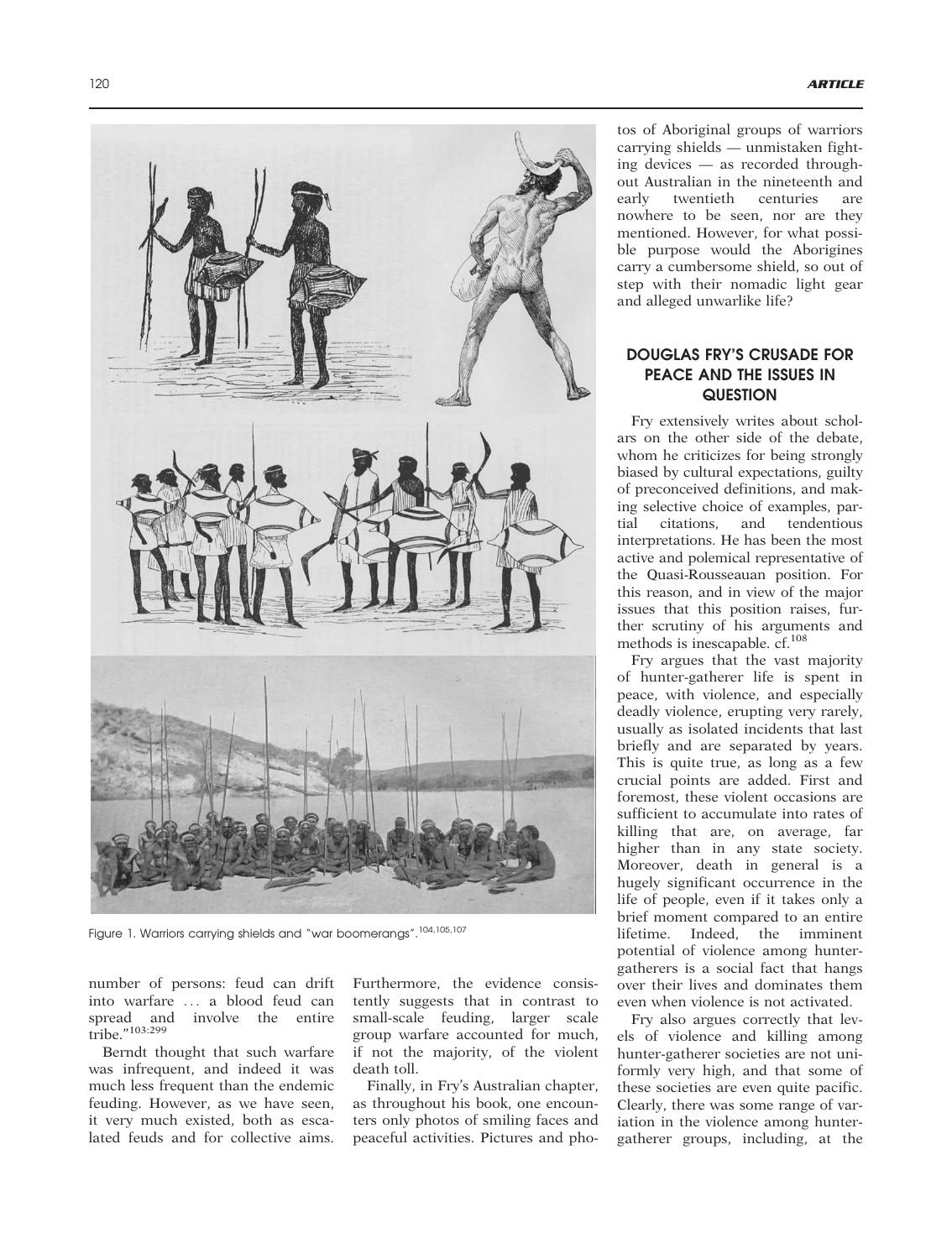

Figure 2. Shields and clubs.<sup>105-107</sup>

end of a bell curve, a few groups that exhibited little violence, withdrawing to isolated environments, often, reportedly, in response to earlier experiences of violence. Historical state societies are an apt analogy. In an "anarchic" international system, some states fought more than others; the large majority fought some of the time, and a few, such as Sweden and Switzerland, have remained largely outside the circle of war during the past two centuries because of their special circumstances. Does this mean that the last-mentioned states have never fought? Obviously not. On the contrary, both the Swiss and the Swedes had an exceptionally violent, warlike, and bloody past.

Much the same applies to huntergatherers and other prestate societies. Fry claims that the groups in the ethnographic record, about which we have no information on whether they were violent, may conceal additional cases of peaceful societies.77:87 However, the opposite proposition is likely to be far more common: Since visits by anthropologists to remote and isolated societies are often rare or onetime events, there is greater probability for them to have occurred during periods of peace, so that they have missed the outbursts of violence that Fry himself insists are far and few between. Anthropological observations are snapshots taken at particular moments. Imagine an observer from another world arriving in Sweden or Switzerland today and having no inkling about their more distant warlike past. Or suppose that anthropologists' visits to the Australian Aborigines took place for the first time in

the second half of the twentieth century, after their bloody fighting during the nineteenth and early twentieth centuries had already ceased because of state interference.109,110 Probably the great majority, if not all of the few huntergatherer and horticulturalist societies that anthropologists have designated as peaceful have had a history of deadly fighting.

Fry does not agree with the widespread view<sup>76,111,112</sup> that the paucity and ambiguity of the archeological evidence makes it difficult to determine with certainty whether or not warfare exited during the Paleolithic. Rejecting the methodical rule that a lack of evidence is not evidence of a lack, he writes that $77:139$  (cf., somewhat more cautiously, Ferguson57:479–480) "as archaeological data have accumulated from all corners of the world, it is now clear that warfare does leave archaeological marks. Unambiguous fortifications around settlements, specialized weapons such as clubs and daggers not used for hunting, depictions of martial scenes in artwork, a substantial number of burials with projectile points either embedded in the bones or else lying within the frame of the skeletons, evidence of massive fire followed by a change in cultural artefacts, a reduced number of male remains buried in cemeteries that suggests significant male death elsewhere ....'

The contradictions here are difficult to rationalize. Fortified settlements, their destruction by fire, and cemeteries adjacent to them are all marks of sedentary habitation and did not exist among the mobile hunter-gatherers of the Paleolithic who are the subject of Fry's argument. Furthermore, he ignores the extensive evidence of violent skeletal trauma among hunter-gatherer populations, including during the Paleolithic. At the same time, because Fry does not deny the prevalence of homicide and lethal feuds among hunter-gatherers, it is curious that he mentions skeletal evidence as a mark of warfare and implies that such evidence is rare. As for specialized weapons, clubs are made of perishable material. However, fighting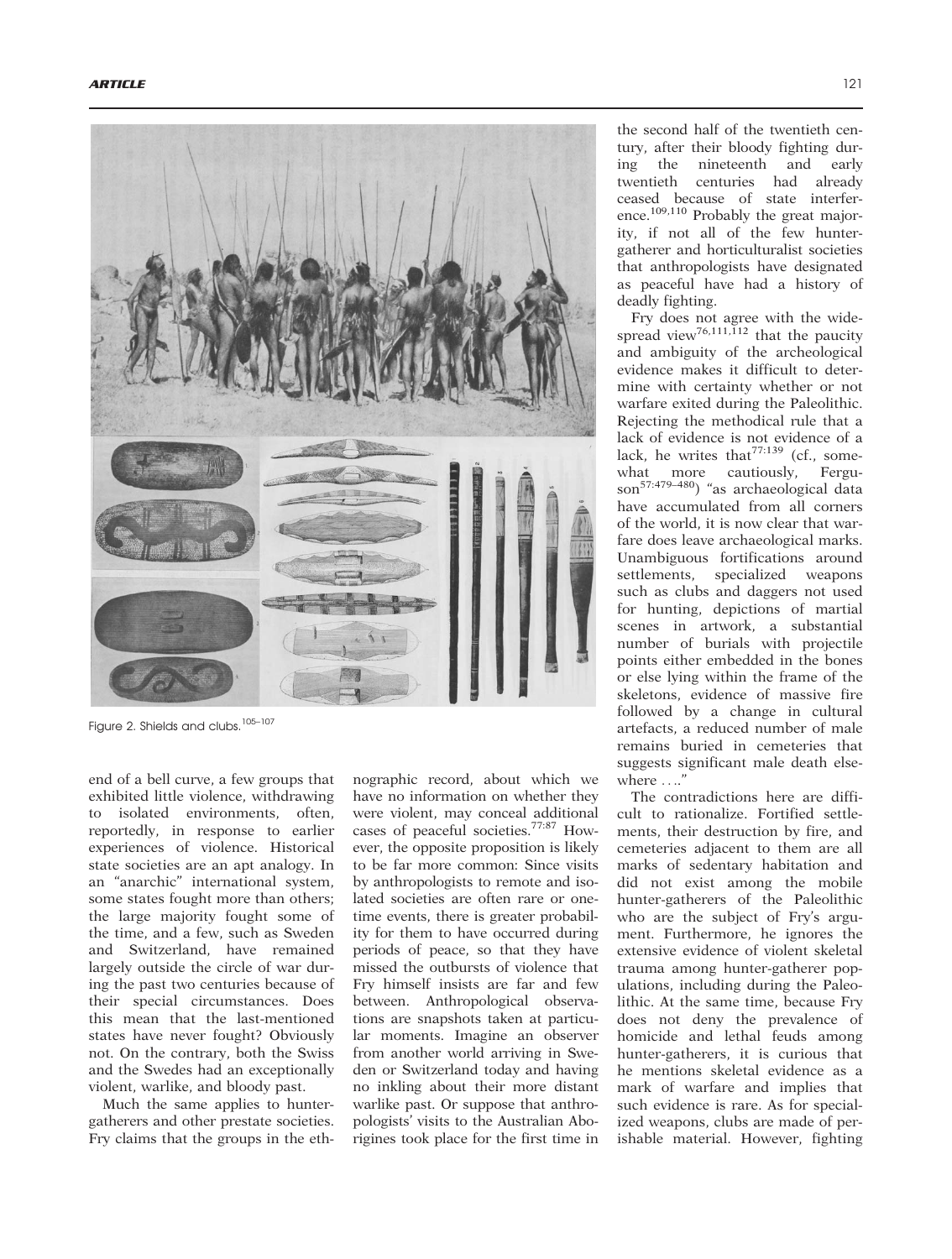clubs, as well as daggers (and "war boomerangs"), are documented in great detail among the Australian Aborigines.<sup>89,104–106</sup> Notably, Fry does not mention shields, similarly made of perishable material and intended solely for warfare. They too are widely documented in "unwarlike" Aboriginal Australia. None of these arguments cohere.

Fry, like others, refers to the absence of clear archeological signs of warfare before about 10,000 years ago, before the Mesolithic, when dense, sedentary human settlement appeared in Europe, as in some other parts of the Old World, revealing all the previously cited marks of warfare. However, the issue at stake is the archeological evidence, irrespective of time, of warfare among mobile hunter-gatherers. After all, Fry and other Quasi-Rousseauans claim that latter-day mobile huntergatherers did not fight either. By limiting the argument to the period before 10,000 years ago, one excludes the archeological studies of the earliest skeletal evidence of hunter-gatherer violence in North America. People were late to arrive in the New World, and early human settlement was very thin and comprised precisely of the mobile hunter-gatherers that are the quasi-Rousseauans' subject. Nonetheless, Fry is completely silent about the strong conclusions of Walker's comprehensive survey<sup>47:584,591</sup>: "Bones bearing cutmarks inflicted by other humans are surprisingly common considering the paucity of early hominid remains." The "earliest immigrants to the New World ... lived at low densities and had ample opportunity to avoid violence by moving away from it but apparently were unable to do so."

Walker, summarizing the evidence from a number of studies, writes: "The 9000-year-old Kennewick find, one of the earliest Native American skeletons, has a large leaf-shaped projectile point, probably propelled by a spear thrower, healed into the bone of his pelvis as well as a small, well-healed cranial fracture.... Similar injuries, including embedded points and cranial injuries, have been found in other early Native

American remains."47:588–589 Walker concludes: "The search for an earlier, less-violent way to organize our social affairs has been fruitless. All the evidence suggests that peaceful periods have always been punctuated by episodes of warfare and violence."47:590

A recent study of the skeleton remains of the sparse populations of Paleoamericans between the earliest identifiable arrivals and approximately 9,000 years BP (calibrated), has identified violent injuries in 58% of the males and 18% of the females. This is about double the rates cited earlier for many parts of later and more densely populated periods of prehistoric North America.<sup>114</sup> As we have seen, Lambert also detected very high rates of cranial injuries in the earliest period of her California survey (6630-4050 BC).<sup>46</sup> Other studies of California and the West have found that such injuries, including marks of scalp trophies, have been highest during the earliest periods surveyed, from 3050 BC on, and actually decreased during later periods, when sedentism grew.115,116

Certainly, conflicting views remain, understandably given the scarcity and nature of the archeological evidence for nonsedentary populations. Lambert, while furnishing evidence of very high levels of violence in some of the earliest and sparsest North American populations, tended to believe that violence increased with denser and more settled habitation.<sup>48</sup> She was also inclined to the opinion that most of the early violence took the form of homicide and feuds rather than intergroup warfare, a view shared by Chatters.<sup>114:82</sup> This, however, is a theoretical presupposition rather than an empirical find. Dye, $117$  for example, relying on Kelly and Fry, makes the same assumption, so what we have is a false theory guiding the empirical investigation. As we have seen, the archeological finds must be examined in conjunction with the ethnographic record. Most notably, the Australian evidence suggests differences in the circumstances of softtissue as compared to bone injuries. The closest analogy to early North America is the ethnographic record from the sparse populations of hunter-gatherers on the Great Plains.

Bison herds' migration routes on the Great Plains were changing and difficult to predict. Hunting in other tribes' territories thus became necessary from time to time, often resulting in warfare.<sup>118,119</sup> Indeed, early Paleo-Indians may have exhibited behavior patterns similar to those of Upper Paleolithic hunters of large game in Europe, from France to the Ukraine. Fighting patterns on the Plains, both before and after adoption of the horse, are extensively documented and reveal a familiar picture, strikingly similar to that we have already seen throughout Australia at both the individual and group levels. According to<br>Smith,<sup>120:431,436</sup> "Whether a war "Whether a war party consisted of one warrior or a man and one or two of his most intimate friends, or of one to four hundred warriors, or even of the whole tribe the purpose and general form of its procedure did not change." A night raid and dawn attack was the norm. "The mortality in Plains fighting was highest when attack took the enemy unprepared.... In such cases the weaker groups were often completely annihilated. The mortality of pitched battles, which was of more frequent occurrence than is generally supposed, was considerably lower." According to Mishkin,  $121:2$  "the form of warfare preferred on the Plains [was] the surprise attack." Ewers, specifically documenting the historical and archeological evidence of Plains Indian warfare before contact, writes,<sup>25:401</sup> "The greatest damage was done when a large war party surprised, attacked, and wiped out a small hunting camp.... Casualties were few in pitched battles between relatively equal numbers of warriors." Secoy describes the same pattern of prehorse, pregun fighting.24:34–35 According to the testimony of the old Blackfoot Saukamappee, formal battles were conducted from a distance and resulted in few casualties: "The great mischief of war then, was as now, by attacking and destroying small camps of ten to thirty tents."

Thus, wide dispersion and lowdensity populations did not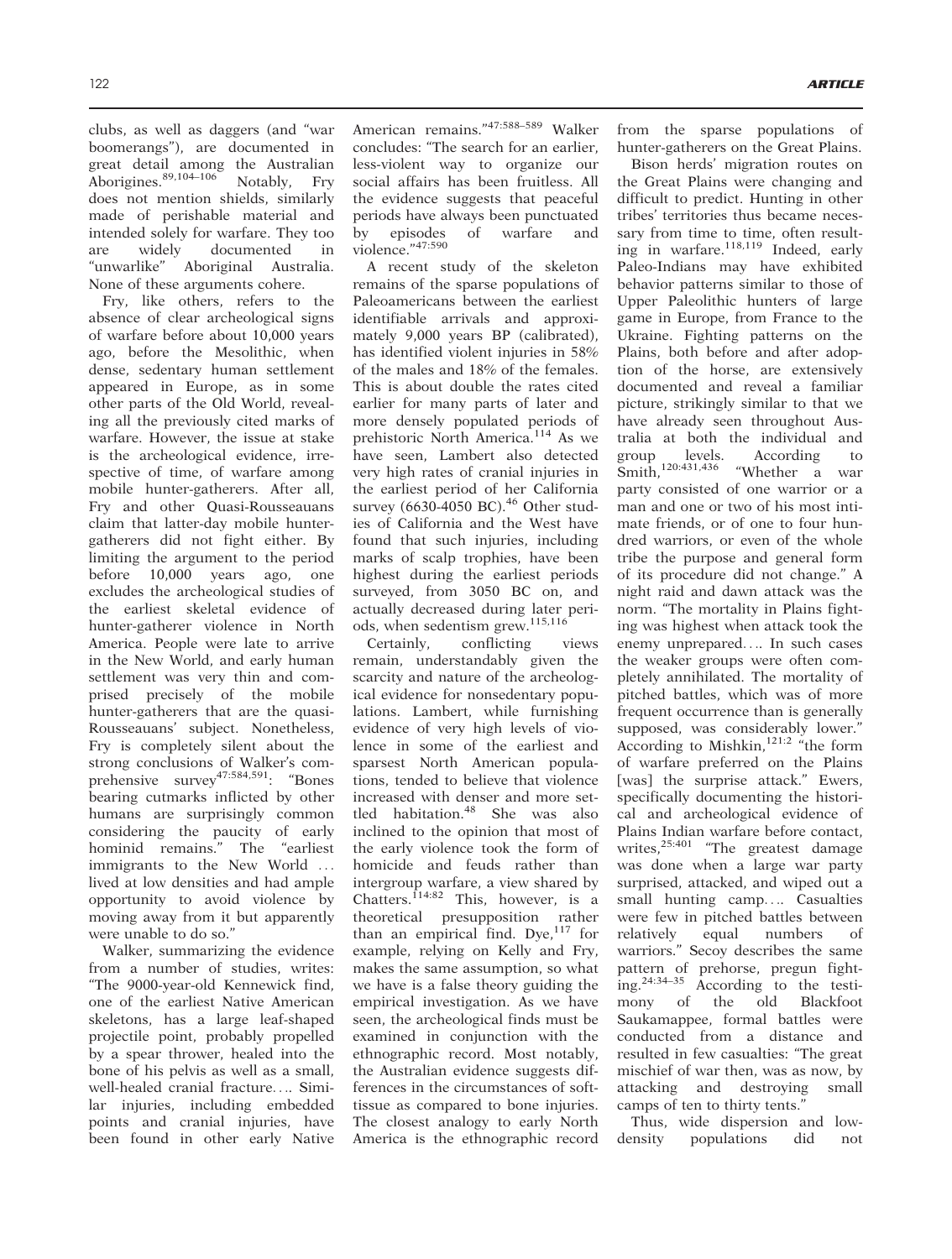necessarily mean less resource stress and less competition. An extensive mode of subsistence required large territories, where large migrating herds were an invaluable, hotly contested group prize. As in Australia and everywhere else, women were another vital and inherently scarce resource under competition, irrespective of population density. Studies of other macro and micro cases of mobile hunter-gatherers who interacted almost exclusively with mobile hunter-gatherers come up with similar finds. $81, 122$ 

## WAR AND PEACE: BIOLOGICALLY EMBEDDED, ALTERNATIVE, AND COMPLEMENTARY BEHAVIORAL **STRATEGIES**

The evidence regarding violence and fighting among aboriginal people is not easy to isolate and interpret. More than objective difficulties are involved. Ideological outlooks and concerns have always played their part. For example, Rousseauism is often adopted by those who are concerned that the antiquity of human fighting may suggest that it is inseparable from human reality and seek to dispel this notion in support of the effort to reduce or eliminate war in today's world. This is Fry's openly and repeatedly stated mission. However, the antiquity of human fighting and the question of the future of war are not at all connected in the direct way that people tend to assume. Gat, $3^1$  Pinker, $3^3$  Goldstein,  $1^{23}$  and Morris $124$  have all argued that while human fighting was ubiquitous and highly lethal in prehistory, its mortality rates actually decreased under the state, and that war in general has declined sharply during modern and recent times. Thus, there is no simple connection between the bloody human past and a potentially better present and future.

Fry does have an important contribution to make. He has stressed the point — not sufficiently coming out in the debate regarding human violence — that violence and war, perceived as natural to man, are not invariably all-pervasive. He elucidates the other side of the human behavioral repertoire, which makes up what he rightly calls our "potential for peace." This side consists of basic interpersonal and social techniques, which, in Fry's list, include avoidance, toleration, negotiation, and settlement, all enhanced by social norms, group pressure, and communal ceremonies intended to dissipate, deflect, and suppress the outbreak of violence.77 Fry is correct in arguing that these most common practices of daily life have always been with us and are widely attested to in hunter-gatherer societies. He is also right to point out that different societies, including those of huntergatherers, have exhibited different levels of violence, largely depending on their conditions and norms. However, in pursuit of the cause of a future peaceful world, Fry errs in the other direction, underplaying the role of violence and suppressing evidence of communal fighting in the aboriginal human past. Like the various forms of conflict resolution and aversion, they, too, have always been with us. Indeed, the ever-present prospect of violent conflict is precisely the reason why conflict resolution has always been such a central social practice, proving more or less successful in both intragroup and intergroup settings.

The root of the misconception is this: People habitually assume that if widespread deadly violence has always been with us, it must be a primary, irresistible drive that is nearly impossible to suppress. Many find in this reason enough to object to the idea that human fighting is primordial; others regard it as compelling evidence that war is inevitable. Both sides are wrong. Contrary to fashionable 1960s notions, traced back to Freud's latter-day theorizing about a death drive or instinct, violence is not a primary drive that requires release, like hunger or sex. The Swiss or Swedes, for example, have not fought for two centuries, yet they show no special signs of deprivation on this account. But try to deny them food for more than a few hours, or sex for more than a few days, and their reaction would be quite predictable.

On the other hand, the fact that violence is not a primary drive does not mean that we are not hardwired for it. Studies on "warless" prestate societies usually intend to prove that warfare, neither primordial nor natural to humankind, probably was a late and, in any case, wholly contingent cultural phenomenon. Margaret Mead's framing of the problem, $83$ "Warfare Is Only an Invention — Not a Biological Necessity" is the mother of all mistakes. It expresses the widespread assumption that violence must be either a primary drive or entirely learned, whereas, in fact, its potential is deeply ingrained in us as a means or tool, ever-ready to be employed. People can cooperate, peacefully compete, or use violence in order to achieve their objectives, depending on what they believe will serve them best in any given circumstance.

Cooperation, competition, and violent conflict are the three fundamental forms of social interaction (in addition to isolation or avoidance; that is, zero interaction). People have always had all three options to choose from, and have always assessed the situation to decide which option or combination of them seemed the most promising. Violent conflict as a behavioral strategy did not suddenly emerge sometime in later human history. People are biologically well equipped to pursue any of these social strategies, with conflict being only one tool, albeit a major one — the hammer in our diverse behavioral toolkit. Furthermore, Homo sapiens is a social species, whose local and regional groups, universally and uniquely bound together by ties of both kinship and shared cultural codes, including language and customs, cooperate in a variety of group activities, including fighting. To be sure, extreme conditions of sparsity, as in the eastern Canadian Arctic, may make large group action less common.125 But as the evidence from the central Australian desert demonstrates, even the most forbidding environments, with extremely low population densities, could see intense group fighting, sometimes for collective goods such as hunting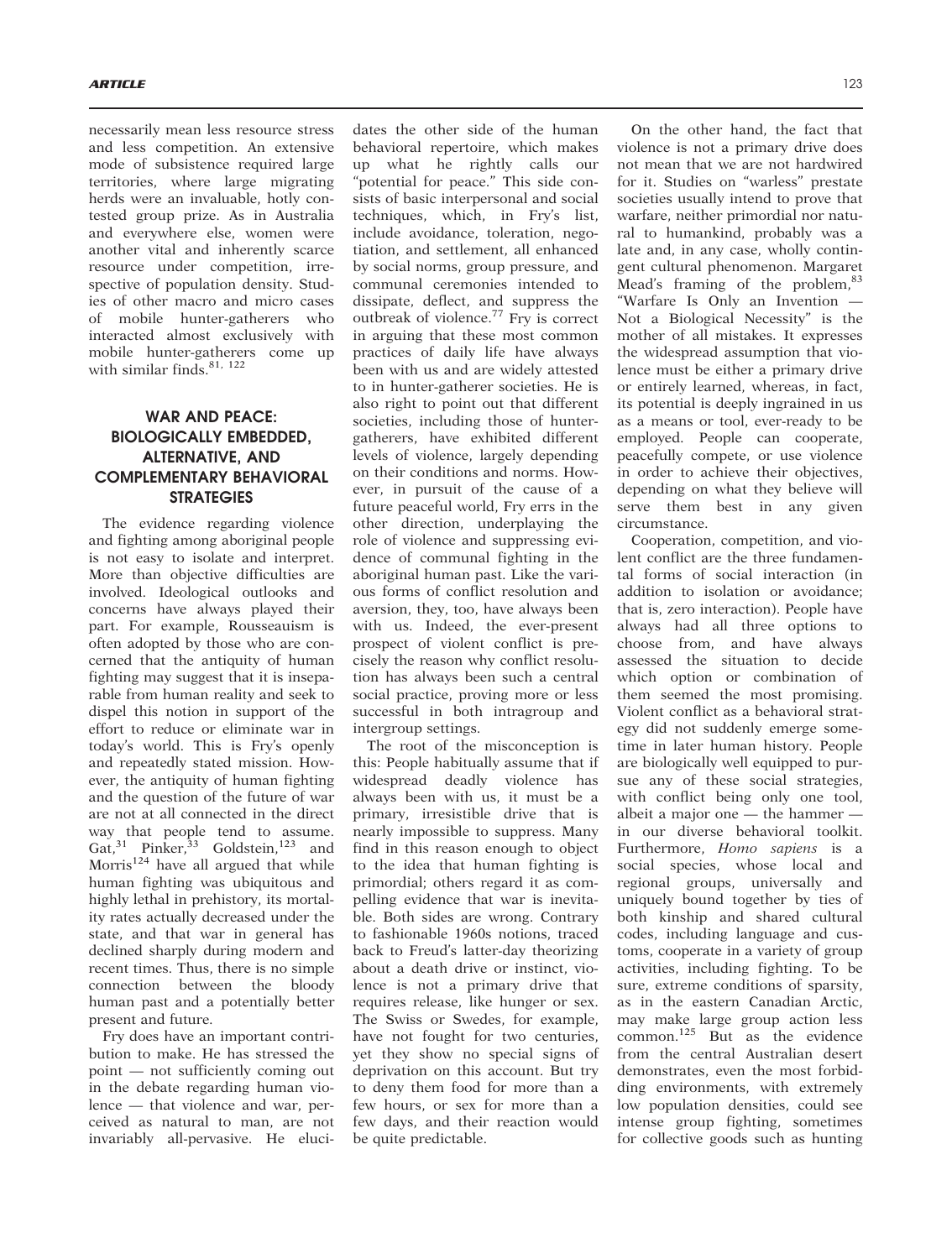territories and water sources. Neither a late invention nor a compulsive inevitability independent of conditions, group fighting is part of our evolution-shaped behavioral menu. It is in this sense that both war and peace are "in our genes."

Some of those who have dealt with the question in fact express the view that human societies have always been Janus-faced, interchangeably resorting to both peace and violent conflict.<sup>26,47,86,112</sup> Based on his survey of 49 hunter-gatherer societies, Boehm<sup>86:327</sup> put both sides of their behavioral repertoire in a proper and striking perspective: "59 percent of the LPA [Late Pleistocene Appropriate] forager sample has enough lethal intergroup conflict for this to be reported in an ethnography. "He added, "With human foragers, negotiations of some type (including truces and peacemaking) are found in more than half of the LPA societies surveyed (59 percent). However, Table 16.6 tells us that formal and effective peacemaking is reported only for a few of the 29 societies."86:330 This agrees remarkably with Ember's<sup>79:443</sup> pioneering, somewhat cruder coding of the worldwide sample of hunter-gatherers: "64 percent had warfare occurring at least once every two years, 26 percent had warfare somewhat less often, and only 10 percent ... were rated as having no or rare warfare." According to the same study, by stricter definitions, "warfare is rare for only 12 percent of ... hunter-gatherers. In sum, hunter-gatherers could hardly be described as peaceful."

#### CONCLUSION: HUNTER-GATHERERS AND THE HUMAN POTENTIAL FOR WAR AND PEACE

Quasi-Rousseauism, which has occupied center stage in the Rousseauan discourse since the turn of the twenty-first century, represents significant progress in the debate on the antiquity of human deadly fighting. Its proponents have accepted the documented evidence of very high rates of killing among huntergatherers, Raymond Kelly forthrightly, Douglas Fry more obliquely. It has scarcely been recognized, or even noted, that this constitutes a major withdrawal from Classical Rousseauism and its claim of little or no violence among aboriginal humans before sedentism, agriculture, and the state. Furthermore, evidence from the pure continent-size Australian laboratory conclusively reveals that, contrary to the Quasi-Rousseauans' remaining claim, fighting among hunter-gatherers took place at all levels, from the individual to the family to the larger group. It encompassed collective intergroup fighting, involving and targeting the wider communities on both sides; that is, warfare as well as homicide and feuds.

The potential for both war and peace is embedded in us. The diverse human behavioral toolkit comprises a variety of major tools, geared for violent conflict, peaceful competition, and cooperation, as well as avoidance. Although activated interchangeably and conjointly in response to overall environmental and socio-cultural conditions, these behavioral strategies are not purely learned cultural forms. This naïve nature-nurture dichotomy overlooks the heavy and complex biological machinery that is necessary for the working of each of these behavioral strategies and the interplay between them. Certainly, these deep evolution-shaped patterns are variably calibrated to particular conditions through social learning. However, the reason why they are there, very close under our skin and readily activated, is that they were all very handy during our long evolutionary past. They all proved highly advantageous, thereby becoming part and parcel of our biological equipment. Indeed, among hunter-gatherers, as later in history, all these behavioral strategies, both violent and peaceful, were interchangeably and variably employed.

#### **REFERENCES**

1 Wilmsen EN, Denbow JR. 1990. The paradigmatic history of San-speaking peoples and current attempts at revision. Curr Anthropol 31: 489–525.

2 Thomas E. 1959. The harmless people. New York: Knopf.

3 Lee R. 1979. The!Kung San. New York: Cambridge University Press.

4 Lee R. 1982. Politics, sexual and non-sexual, in egalitarian society. In: Lee R, Leacock E, editors. Politics and history in band societies. New York: Cambridge University Press. p 37–59.

5 Briggs J. 1970. Never in anger. Cambridge: Harvard University Press.

6 Symons D. 1979. The evolution of human sexuality. New York: Oxford University Press.

7 Briggs J. 1994. "Why don't you kill your baby brother?" The dynamics of peace in Canadian Inuit camps. In: Sponsel LE, Gregor T, editors. The anthropology of peace and nonviolence. London: Lynne Rienner. p 155–181.

8 Fried M. 1975. The notion of the tribe. Mento Park: Cummings.

9 Ferguson RB. 1984. A reexamination of the causes of northwest coast warfare. In: Ferguson RB, editor. Warfare, culture and environment. Orlando: Academic Press. p 267–328.

10 Ferguson RB. 1992. A savage encounter: western contact and the Yanomami war complex. In: Ferguson RB, Whitehead N, editors. War in the tribal zone. Santa Fe: School of American Research. p 199–227.

11 Ferguson RB. 1995. Yanomami warfare. Santa Fe: School of American Research.

12 Blick J. 1988. Genocidal warfare in tribal societies as a result of European-induced culture conflict. Man 23:654–70.

13 Whitehead N. 1990. The snake warriors sons of the Tiger's Teeth: a descriptive analysis of Carib warfare, ca. 1500–1820. In: Haas J, editor. The anthropology of war. New York: Cambridge University Press. p 146–170.

14 MacDonald G. 1979. Kitwanga Fort National Historic Site, Skeena River, British Columbia: historical research and analysis of structural remains. Ottawa: National Museum of Man.

15 Yesner D. 1994. Seasonality and resource "stress" among hunter-gatherers: archaeological signatures. In: Burch ES, Ellanna LS, editors. Key issues in hunter-gatherer research. Oxford: Berg. p 151–167.

16 Hayden B. 1994. Competition, labor, and complex hunter-gatherers. In: Burch ES, Ellanna LS, editors. Key issues in huntergatherer research. Oxford: Berg. p 223–241.

17 Burch E, Correll T. 1972. Alliance and conflict: inter-regional relations in north Alaska In: Guemple L, editor. Alliance in Eskimo society. Seattle: University of Washington. p 17–39.

18 Burch E. 1974. Eskimo warfare in northwest Alaska. Anthropological papers of the University of Alaska. 16:1–14.

19 Donald L. 1997. Aboriginal slavery on the northwest coast of North America. Berkeley: University of California.

20 Gunther E. 1972. Indian life on the northwest coast of North America, as seen by the early explorers and fur traders during the last decades of the eighteenth century. Chicago: University of Chicago.

21 Nelson EW. 1983. The Eskimo about Bering Strait. Washington DC: Smithsonian.

22 Spencer R. 1959. The north Alaskan Eskimo. Washington DC: Smithsonian.

23 Oswalt W. 1967. Alaskan Eskimos. San Francisco: Chandler.

24 Secoy F. 1953. Changing military patterns of the Great Plains Indians. New York: Augustin.

25 Ewers J. 1975 Intertribal warfare as the precursor of Indian-White warfare on the northern Great Plains. Western Hist Q 6:397–410.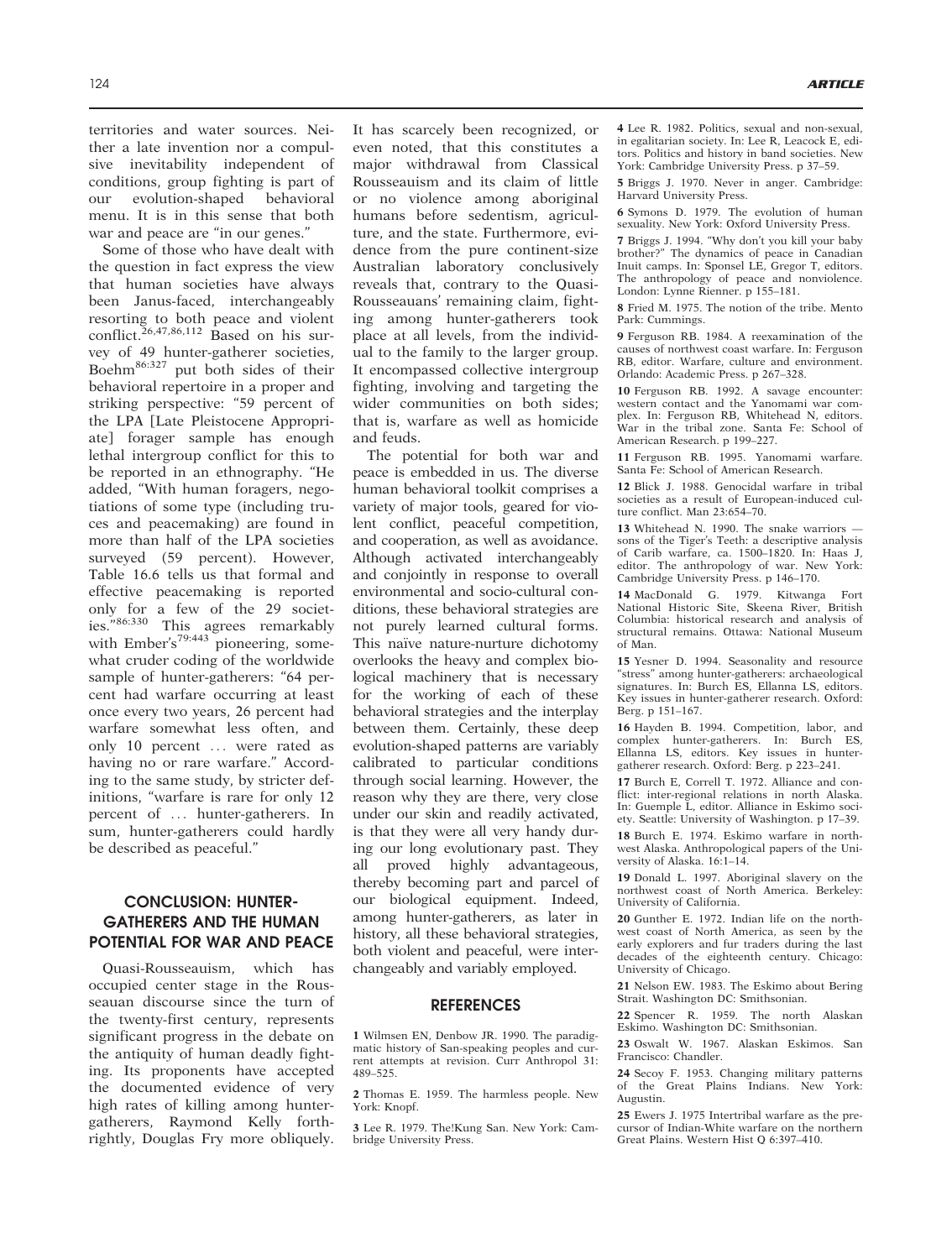26 Burch E. 2005. Alliance and conflict: the world system of the Inupiaq Eskimos. Lincoln: University of Nebraska.

27 Keeley L. 1996. War before civilization. Oxford: Oxford University Press.

28 Gat A. 1999. The pattern of fighting in simple, small scale, pre-state societies. J Anthropol Res 55:563–583.

29 Gat A. 2000. The human motivational complex: evolutionary theory and the causes of hunter-gatherer fighting. Anthropol Q 73/1-2: 20–34, 74–88.

30 LeBlanc S, Register K. 2003. Constant battles: the myth of the peaceful noble savage. New York: St. Martin's.

31 Gat A. 2006. War in human civilization. Oxford: Oxford University Press.

32 Guilaine J, Zammit J. 2005. The origins of war: violence in prehistory. Malden: Blackwell.

33 Pinker S. 2011. The better angels of our nature: why violence has declined. New York: Viking.

34 Lorenz K. 1966. On aggression. London: Methuen.

35 Bygott JD. 1972. Cannibalism among wild chimpanzees. Nature 238:410–411.

36 Teleki G. 1973. The predatory behavior of wild chimpanzees. Lewisburg: Bucknell University Press.

37 Goodall J. 1986. The chimpanzees of Gombe. Cambridge: Belknap.

38 Itani J. 1982. Intraspecific killing among non-human primates. J Soc Biol Struct 5:361– 368.

39 de Waal F. 1996. Good natured: the origins of right and wrong in humans and other animals. Cambridge: Harvard University Press.

40 Wrangham R, Peterson D. 1997. Demonic males: apes and the origins of human violence. London: Bloomsbury.

41 Wilson M. 2013. Chimpanzees, warfare, and the invention of peace. In: Fry D, editor. War, peace, and human nature: the convergence of evolutionary and cultural views. Oxford: Oxford University Press. p 361–388.

42 Wrangham R, Wilson M, Muller M. 2006. Comparative rates of violence in chimpanzees and humans. Primates. 47:14–26.

43 Wilson M, Boesch C, Fruth B, et al. 2014. Lethal aggression in Pan is better explained by adaptive strategies than human impacts. Nature 513:414–417.

44 Kano T. 1992. The last ape: pygmy chimpanzee behavior and ecology. Stanford: Stanford University Press.

45 de Waal F. 1997. Bonobo: the forgotten ape. Berkeley: University of California.

46 Lambert P. 1997. Patterns of violence in prehistoric hunter-gatherer societies of coastal southern California. In: Martin D, Frayer D, editors. Troubled times: violence and warfare in the past. Amsterdam: Gordon and Breach. p 45–75.

47 Walker P. 2001. A bioarchaeological perspective on the history of violence. Annu Rev Anthropol 30:573–596.

48 Lambert P. 2002. The archaeology of war: a North American perspective. J Archaeol Res 10: 207–241.

49 Cybulski JS. 1994. Culture change, demographic history, and health and disease on the northwest coast. In: Larsen CS, Milner GR, editors. In the wake of contact: biological responses to conquest. New York: Wiley-Liss. p 75–85.

50 Arkush E, Tung T. 2013. Patterns of war in the Andes from the Archaic to the Late Horizon: insights from settlement patterns and cranial trauma. J Archaeol Res 21:307–369.

51 Ferguson RB. 1997. Violence and war in prehistory. In: Martin D, Frayer D, editors. Troubled times: violence and warfare in the past. Amsterdam: Gordon and Breach. p 321–  $355.$ 

52 Ferguson RB. 2013. The prehistory of war and weace in Europe and the Near East. In: Fry D, editor. War, peace, and human nature: the convergence of evolutionary and cultural views. Oxford: Oxford University Press. p 191– 241.

53 Keeley L. 1997. Frontier warfare in the early Neolithic. In: Martin D, Frayer D, editors. Troubled times: violence and warfare in the past. Amsterdam: Gordon and Breach. p 303–319.

54 Carman J, Harding A, editors. 1999. Ancient warfare: archaeological perspectives. Sutton: Phoenix Mill.

55 Roper M. 1975. Evidence of warfare in the Near East from 10,000–4,300 BC. In: Nettleship M, Givens D, editors. War: its causes and correlates. The Hague: Mouton. p 304–309.

56 LeBlanc S. 2010. Early Neolithic warfare in the Near East and its broader implications. Neolithics 1:40–49.

57 Ferguson RB. 2006. Archaeology, cultural anthropology, and the origins and intensifications of war. In: Arkush E, Allen MW, editors. The archaeology of war: prehistories of raiding and conquest. Gainesville: University of Florida. p 469–523.

58 Eshed V, Gopher A, Pinhasi R, et al. 2010. Paleopathology and the origin of agriculture in the Levant. Am J Phys Anthropol 143:121–133. 59 Kenyon K. 1957. Digging up Jericho. Lon-

don: Ernest Benn.

60 Bar-Yosef O. 1986. The walls of Jericho. Curr Anthropol 27:157–162.

61 Mellaart J. 1967. Catal-Hüyük. New York: McGraw-Hill.

62 Mellaart J. 1965. Earliest civilizations of the Near East. New York: McGraw-Hill.

63 Bar-Yosef O. 2010. Warfare in the Levantine early Neolithic: a hypothesis to be considered. Neo-Lithics 1:6–10.

64 Rowlands M. 1972. Defence: a factor in the organization of settlements. In: Ucko P, Tringham R, Dimbleby G, editors. Man, settlement and urbanism. Cambridge: Schenkman. p 447– 462.

65 Gat A. 2002. Why city-states existed? Riddles and clues of urbanization and fortifica-<br>tions. In: Mogens H. Hansen, editor. tions. In: Mogens H. Hansen, Comparative studies of six city-state cultures. Acts of the Copenhagen Polis Centre. 8:125– 139.

66 Polybius. 1975. The histories. Cambridge: Harvard University Press.

67 Webster D. 2000. The not so peaceful civilization: a review of Maya war. J World Prehist 14:65–119.

68 Meggitt M. 1977. Blood is their argument: warfare among the Mae Enga of the New Guinea Highlands. Palo Alto: Mayfield.

69 Boehm C. 1984. Blood revenge: the anthropology of feuding in Montenegro and other tribal societies. Lawrence: University of Kansas.

70 Kirch P. 1984. The evolution of the Polynesian chiefdoms. Cambridge: Cambridge University Press.

71 Goldman I. 1970. Ancient Polynesian society. Chicago: University of Chicago Press.

72 Earle T. 1997. How chiefs come to power: the political economy in prehistory. Stanford: Stanford University Press.

73 Roper M. 1969. A survey of the evidence for intrahuman killing in the Pleistocene. Curr Anthropol 10:427–459.

74 Trinkaus E, Svoboda J. 2006. Early modern human evolution in central Europe: the people of Dolní Věstonice and Pavlov. Oxford: Oxford University Press.

75 Estabrook V. 2014. Violence and warfare in the European Mesolithic and Paleolithic. In: Allen MW, Jones TL, editors. Violence and warfare among hunter-gatherers. Walnut Creek: Left Coast Press. p 49–69.

76 Raymond K. 2000. Warless societies and the origin of war. Ann Arbor: University of Michigan.

77 Fry D. 2006. The human potential for peace: an anthropological challenge to assumptions about war and violence. Oxford: Oxford University Press.

78 Fry D, editor. 2013. War, peace, and human violence. Oxford: Oxford University Press.

79 Ember C. 1978. Myths about hunter-gatherers. Ethnology 17:439–448.

80 Ross M. 1983. Political decision making and conflict: additional cross-cultural codes and scales. Ethnology 22:169–192.

81 Allen MW, Jones TL, editors. 2014. Violence and warfare among hunter-gatherers. Walnut Creek: Left Coast Press.

82 Boas F. 1966. Kwakiutl ethnography. Chicago: University of Chicago.

83 Mead M. 1940. Warfare is only an invention, not a biological necessity. Asia 15:402-5. Reprinted in Bramson L, Goethals G, editors. 1968. War: studies from psychology, sociology and anthropology. New York: Basic Books. p 269–174.

84 Bowles S. 2009. Did warfare among ancestral hunter-gatherers affect the evolution of human social behaviors? Science 324:1293– 1298.

85 Fry D, Söderberg P. 2013. Lethal aggression in mobile forager bands and implications for the origins of war. Science 341:270–73.

86 Boehm C. 2013. The biocultural evolution of conflict resolution between groups. In: Fry D, editor. War, peace, and human violence. Oxford: Oxford University Press. p 315–340.

87 Allen MW. 2014. Hunter-gatherer violence and warfare in Australia. In: Allen MW, Jones TL, editors. Violence and warfare among hunter-gatherers. Walnut Creek: Left Coast Press. p 97–111.

88 Pardoe C. 2014. Conflict and territoriality in Aboriginal Australia: evidence from biology and ethnography. In: Allen MW, Jones TL, editors. Violence and warfare among hunter-gatherers. Walnut Creek: Left Coast Press. p 112– 133.

89 Morgan J. 1980. The life and adventures of William Buckley: thirty-two years a wanderer among the aborigines of the unexplored country round Port Philip. Canberra: Australian National University Press.

90 Fison L, Howitt A. 1967. The Kurnai tribe: their customs in peace and war, in Kamilaroi and Kurnai. Oosterhout: The Netherlands.

91 Wheeler G. 1910. The tribe and intertribal relations in Australia. London: John Murray.

92 Warner L. 1958. A black civilization: a social study of an Australian tribe. Harper.

93 Pilling A. 1968. Discussion comments. In: Lee R, DeVore I, editors. Man the hunter. Chicago: Aldine de Gruyter. p 158.